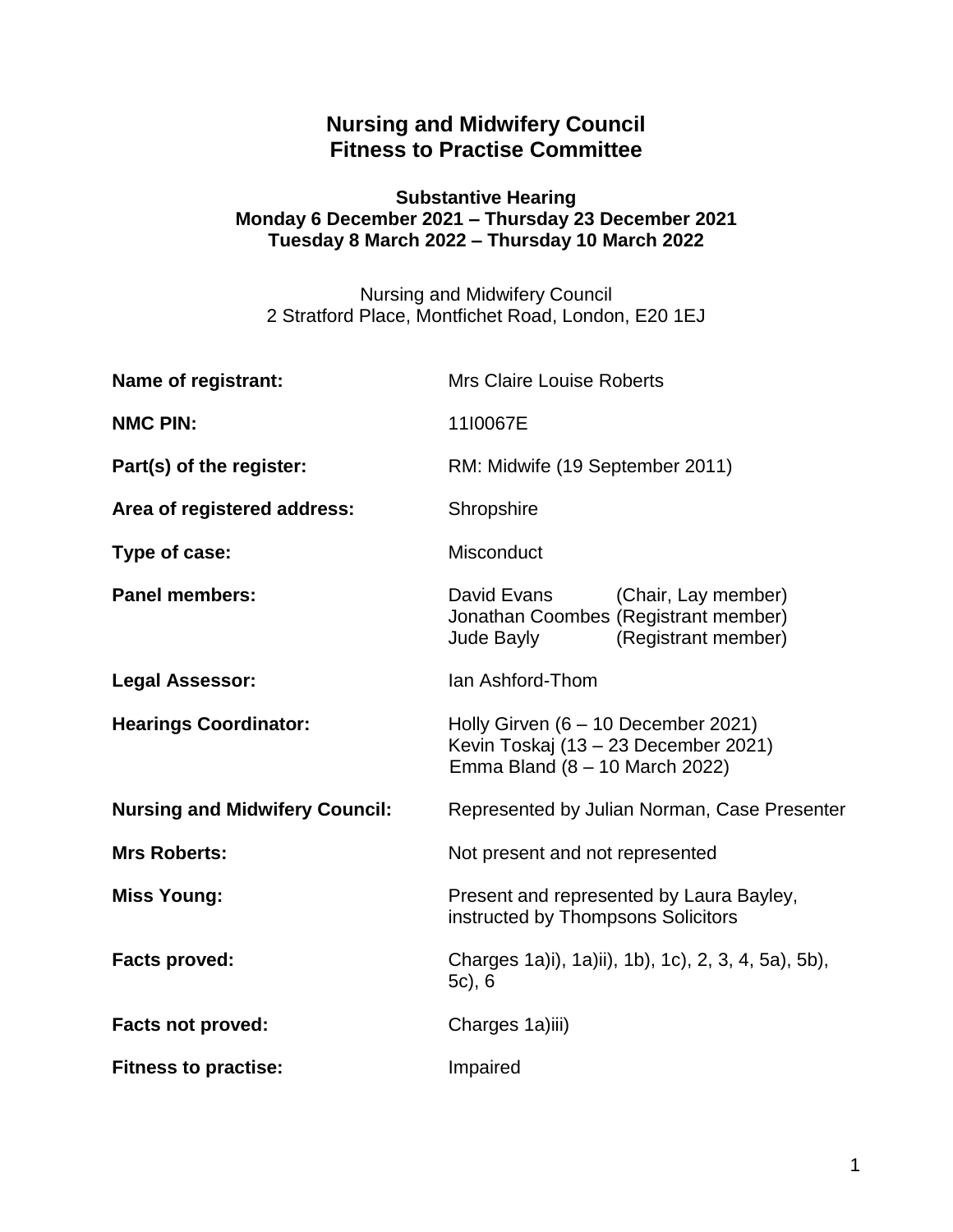Sanction: **Sanction:** Striking-off order

**Interim order:** Suspension order, 18 Months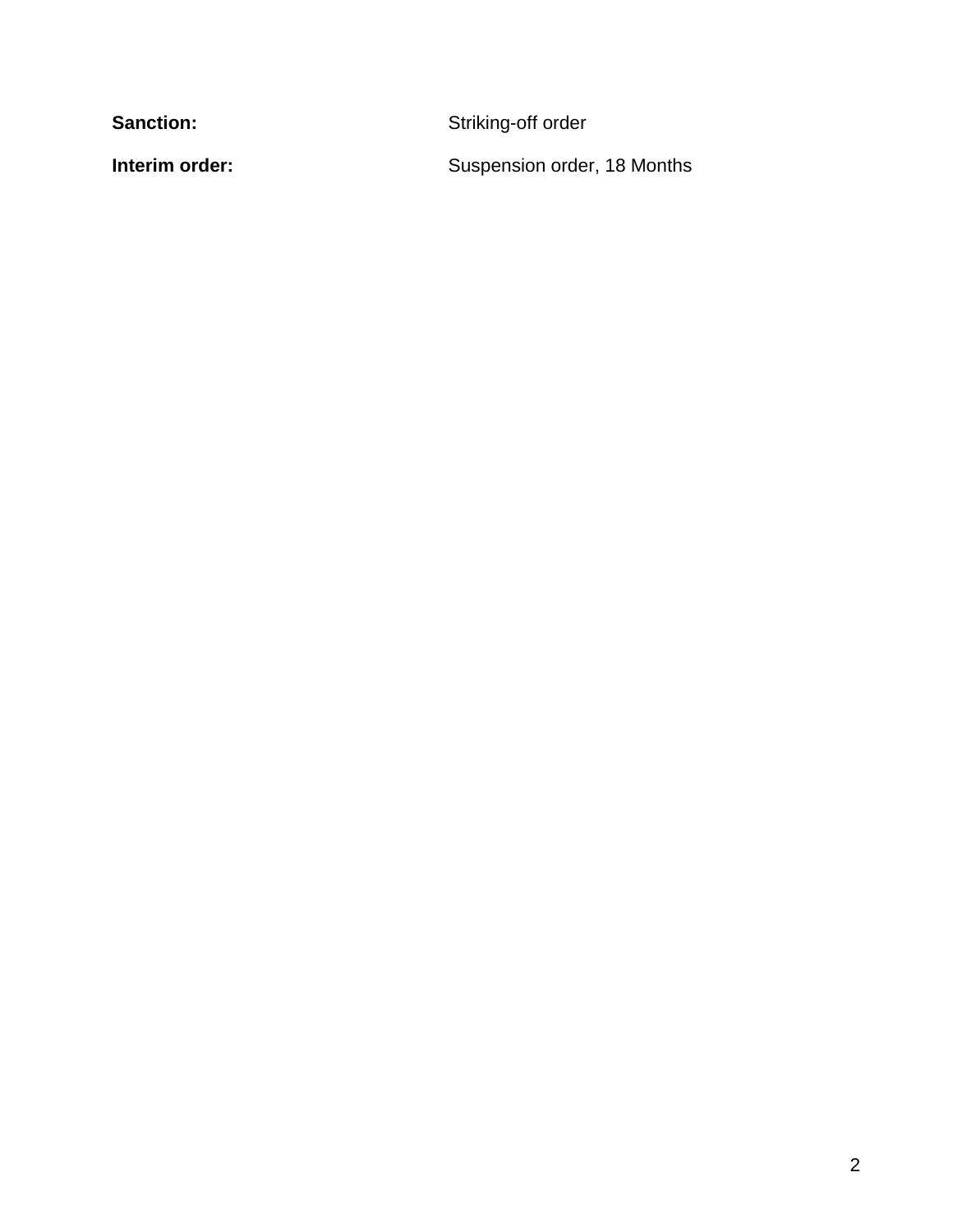### **Decision and reasons on application to adjourn the hearing**

The hearing began on Monday 6 December 2021. Due to unforeseen circumstances, the Chair of the panel was able to attend by video link only.

Ms Bayley, on behalf of Miss Young, whose case is being heard alongside Mrs Roberts', made an application to adjourn the hearing until Wednesday 8 December 2021 so that the panel would all be able to attend the hearing physically. She submitted that as this hearing is being heard physically, as opposed to virtually, it was important that the panel are all able to attend.

Ms Bayley stated that although Ms 5 is available on 6 December 2021, Ms 5 also has some availability later on in the dates listed for this hearing, and therefore adjourning the hearing would not cause significant delays. She submitted that proceeding when the Chair is only able to attend by video link would be unfair to Miss Young and Mrs Roberts. She submitted that Ms 5 is the expert witness and her evidence is of vital importance to the hearing.

Ms Norman, on behalf of the Nursing and Midwifery Council (NMC), stated that she did not oppose Ms Bayley's application. She stated that it was important for the panel to be physically present together, particularly during Ms 5's evidence.

The panel heard and accepted the advice of the legal assessor.

The panel decided to adjourn the hearing until Wednesday 8 December 2021. The panel determined that it would be unfair to the NMC, Mrs Roberts, and Miss Young, for the Chair of the panel to not be present in the hearing room with the other panel members. The panel considered that adjourning the hearing may cause some inconvenience to the witnesses scheduled to give evidence, but noted that Ms 5 was available to give evidence on another date.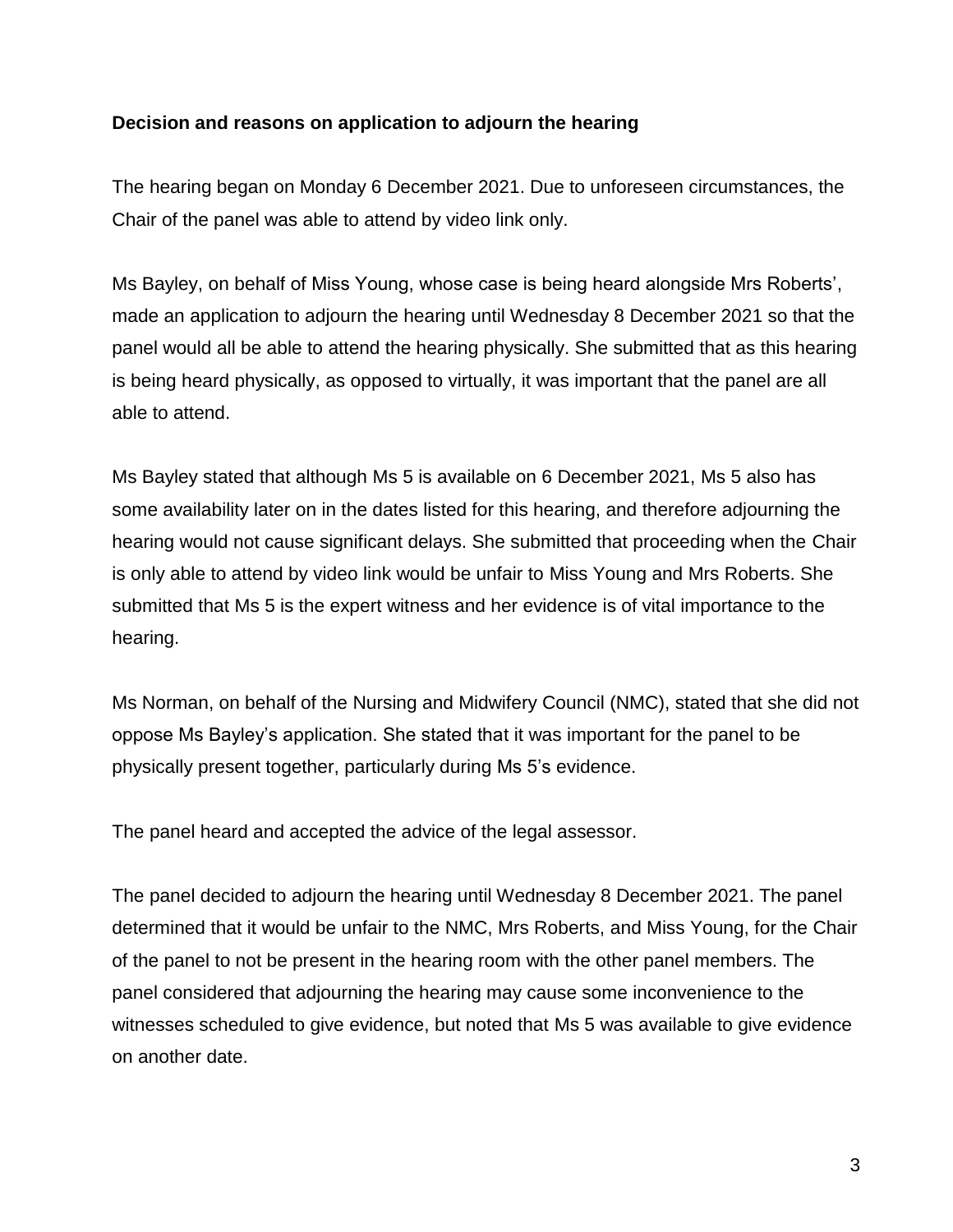### **Decision and reasons on service of Notice of Hearing**

The panel was informed when the hearing resumed on 8 December 2021 that Mrs Roberts was not in attendance and that the Notice of Hearing letter had been sent to Mrs Roberts' registered email address on 28 October 2021.

The panel took into account that the Notice of Hearing provided details of the allegation, the time, dates and venue of the hearing and, amongst other things, information about Mrs Roberts' right to attend, be represented and call evidence, as well as the panel's power to proceed in her absence.

Ms Norman, on behalf of the NMC, submitted that it had complied with the requirements of Rules 11 and 34 of the 'Nursing and Midwifery Council (Fitness to Practise) Rules 2004', as amended (the Rules).

The panel accepted the advice of the legal assessor.

In the light of all of the information available, the panel was satisfied that Mrs Roberts has been served with the Notice of Hearing in accordance with the requirements of Rules 11 and 34.

## **Decision and reasons on proceeding in the absence of Mrs Roberts**

The panel next considered whether it should proceed in the absence of Mrs Roberts. It had regard to Rule 21 and heard the submissions of Ms Norman who invited the panel to continue in the absence of Mrs Roberts. She submitted that Mrs Roberts had voluntarily absented herself.

Ms Norman referred the panel to the documentation from Mrs Roberts which included an email, dated 10 November 2021, to the NMC in which Mrs Roberts states '*not attending*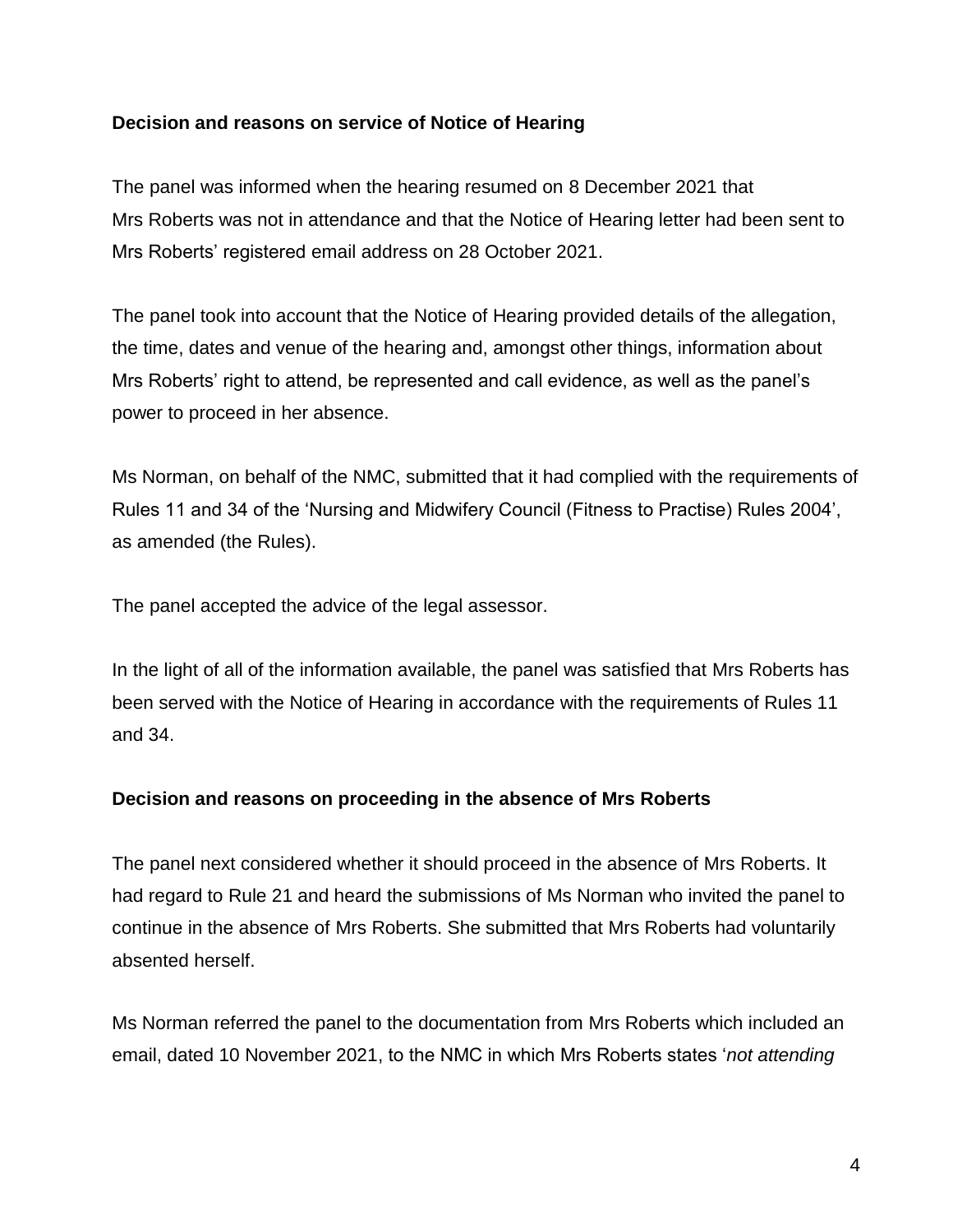*happy for you to proceed in my absence'.* Ms Norman further referred the panel to an email from Mrs Roberts, dated 5 May 2021, in which she states '*I won't be attending*'.

Ms Bayley, on behalf of Miss Young, invited the panel to proceed in Mrs Roberts' absence as not doing so would be unfair to Miss Young.

The panel accepted the advice of the legal assessor.

The panel noted that its discretionary power to proceed in the absence of a registrant under the provisions of Rule 21 is not absolute and is one that should be exercised *'with the utmost care and caution'* as referred to in the case of *R* v *Jones (Anthony William)* (No.2) [2002] UKHL 5.

The panel has decided to proceed in the absence of Mrs Roberts. In reaching this decision, the panel has considered the submissions of Ms Norman, the representations from Mrs Roberts, and the advice of the legal assessor. It has had particular regard to the factors set out in the decision of *R v Jones* and *General Medical Council v Adeogba* [2016] EWCA Civ 162 and had regard to the overall interests of justice and fairness to all parties. It noted that:

- No application for an adjournment has been made by Mrs Roberts;
- Mrs Roberts has informed the NMC that she has received the Notice of Hearing and confirmed she is content for the hearing to proceed in her absence;
- There is no reason to suppose that adjourning would secure her attendance at some future date;
- Several witnesses are due to attend this hearing to give evidence;
- Not proceeding may inconvenience the witnesses, their employer(s) and, for those involved in clinical practice, the clients who need their professional services;
- The charges relate to events that occurred in 2016;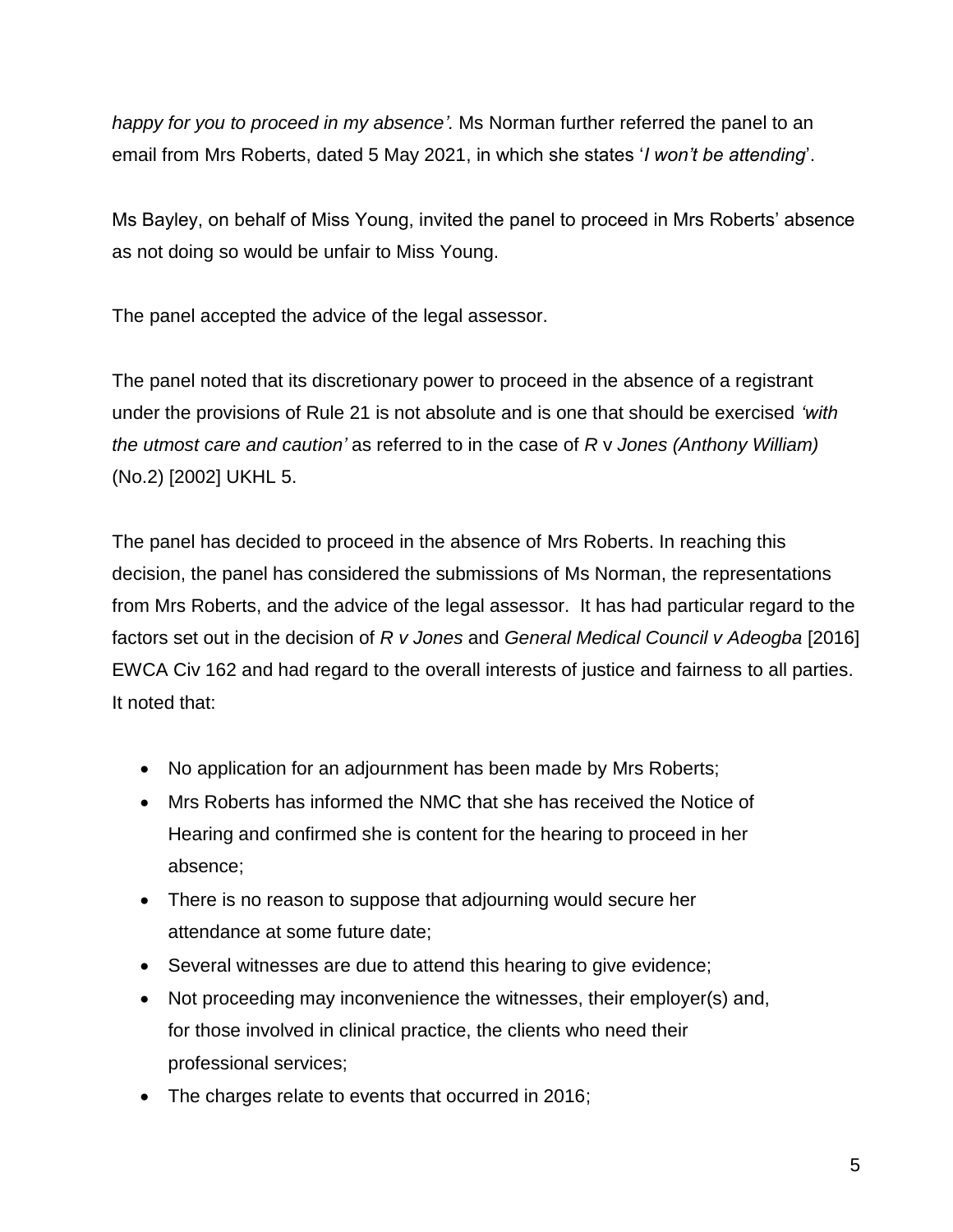- Further delay may have an adverse effect on the ability of witnesses accurately to recall events; and
- There is a strong public interest in the expeditious disposal of the case.

There is some disadvantage to Mrs Roberts in proceeding in her absence. Although the evidence upon which the NMC relies will have been sent to her at her registered address, Mrs Roberts will not be able to challenge the evidence relied upon by the NMC in person and will not be able to give evidence on her own behalf. However, in the panel's judgement, this can be mitigated. The panel can make allowance for the fact that the NMC's evidence will not be tested by cross-examination by Mrs Roberts or her representative, and, of its own volition, can explore any inconsistencies in the evidence which it identifies. Furthermore, the limited disadvantage is the consequence of Mrs Roberts' decision to absent herself from the hearing, waive her rights to attend, and/or be represented, and to not provide evidence or make submissions on her own behalf.

In these circumstances, the panel has decided that it is fair, appropriate and proportionate to proceed in the absence of Mrs Roberts. The panel will draw no adverse inference from Mrs Roberts' absence in its findings of fact.

## **Details of charge**

That you, a registered midwife, on 27 April 2016:

- 1) At around 02:30, during a telephone conversation with Mother A;
	- a) Failed to carry out a comprehensive triage assessment of Baby A in that you;
		- i) Failed to ask about Baby A's breathing. **[proved]**
		- ii) Failed to ask about Baby A's temperature. **[proved]**
		- iii) Failed to ask how Baby A was feeding. **[not proved]**
	- b) Failed to refer the new born feeding guidelines. **[proved]**
	- c) Failed to refer to the midwifery post-natal notes. **[proved]**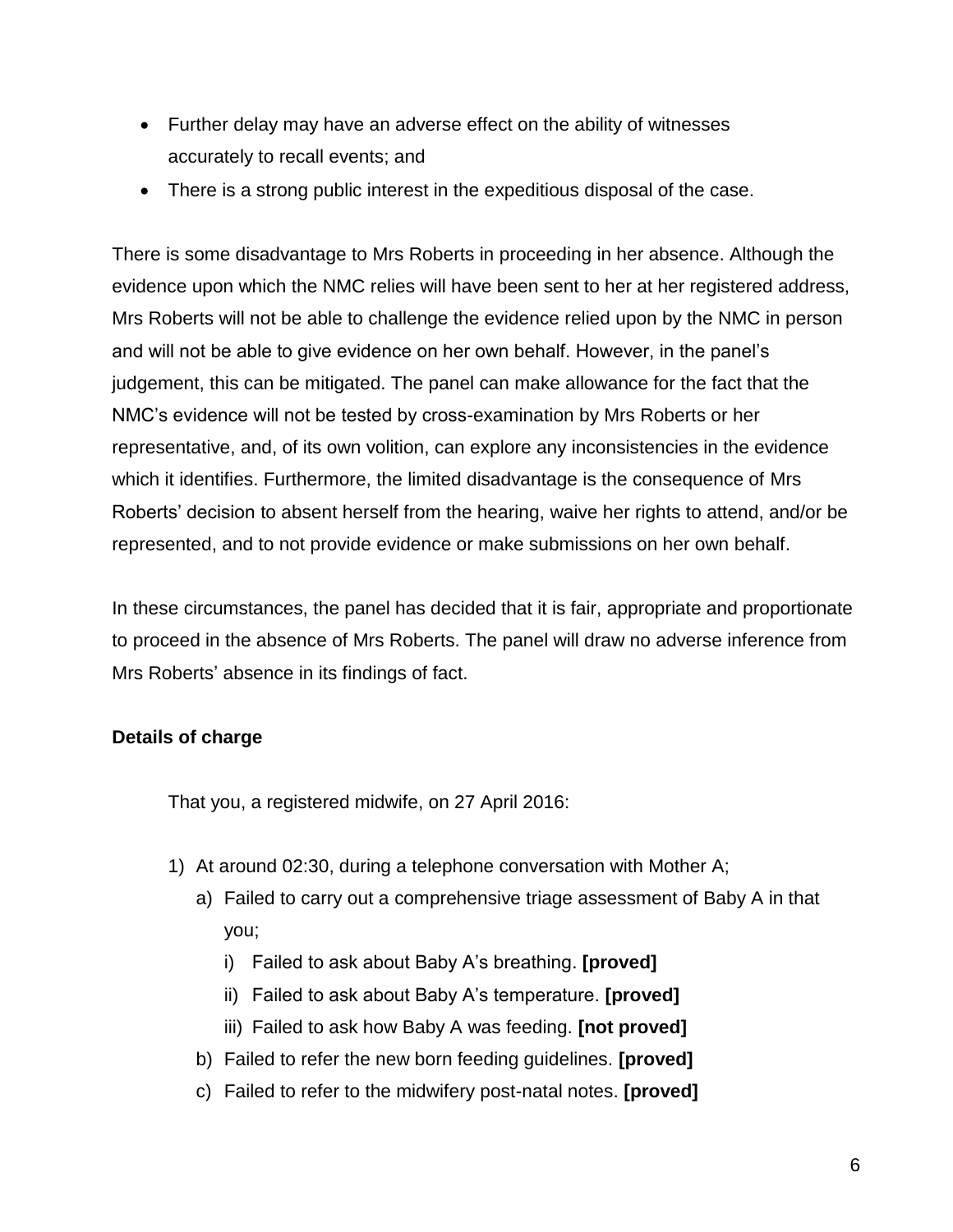- 2) Failed to recognise the urgency of medical/midwifery attention for Baby A. **[proved]**
- 3) Failed to advise Mother A to attend the midwifery led unit immediately for a face-to-face assessment. **[proved]**
- 4) Failed to make a contemporaneous note of your telephone call with Mother A. **[proved]**
- 5) Made an inaccurate record of your telephone call with Mother A in that you;
	- a) Recorded that Mother A had called "asking for advice/reassurance with regards to breastfeeding". **[proved]**
	- b) Did not record that Mother A had reported to you that Baby A had vomited brown mucous. **[proved]**
	- c) Recorded that Mother A had "no other concerns". **[proved]**
- 6) Your conduct in Charges 5(a) and/or 5(b) and/or 5(c), above, was dishonest in that you knowingly intended to create a misleading impression of Mother A's concerns regarding Baby A during the telephone call. **[proved]**

AND in light of the above, your fitness to practise is impaired by reason of your misconduct.

## **Decision and reasons on facts**

In reaching its decisions on the facts, the panel took into account all the oral and documentary evidence in this case together with the submissions made by Ms Norman.

The panel has drawn no adverse inference from the non-attendance of Mrs Roberts.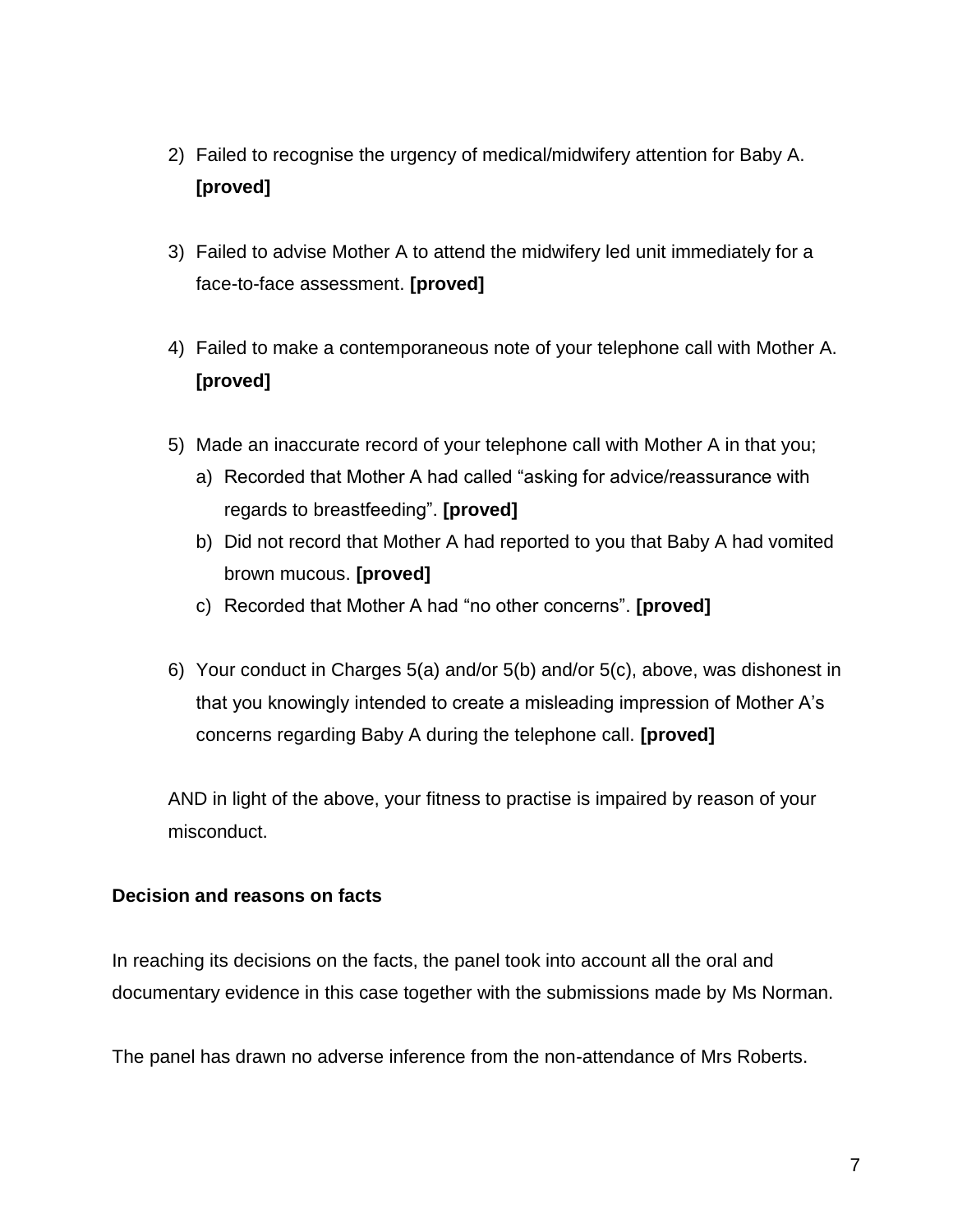The panel was aware that the burden of proof rests on the NMC, and that the standard of proof is the civil standard, namely the balance of probabilities. This means that a fact will be proved if a panel is satisfied that it is more likely than not that the incident occurred as alleged.

The panel heard live evidence from the following witnesses called on behalf of the NMC:

| Mother A: | Mother of Baby A;                                                                                                                          |
|-----------|--------------------------------------------------------------------------------------------------------------------------------------------|
| Father A: | Father of Baby A;                                                                                                                          |
| Ms 1:     | <b>Women Services Assistant</b><br>employed by the Trust                                                                                   |
| Ms 2:     | Community Midwife employed by the<br><b>Trust</b>                                                                                          |
| Ms 3:     | <b>Acting Antenatal and Triage Ward</b><br>Manager employed by the Trust                                                                   |
| Ms 4:     | Deputy Head of Midwifery employed<br>by the Trust                                                                                          |
| Ms 5:     | Author of the 'Midwifery Practice<br>Report' by instruction of the NMC<br>prior to this hearing. Registered<br>Midwife (Qualified in 2005) |

The panel also heard oral evidence from Miss Young.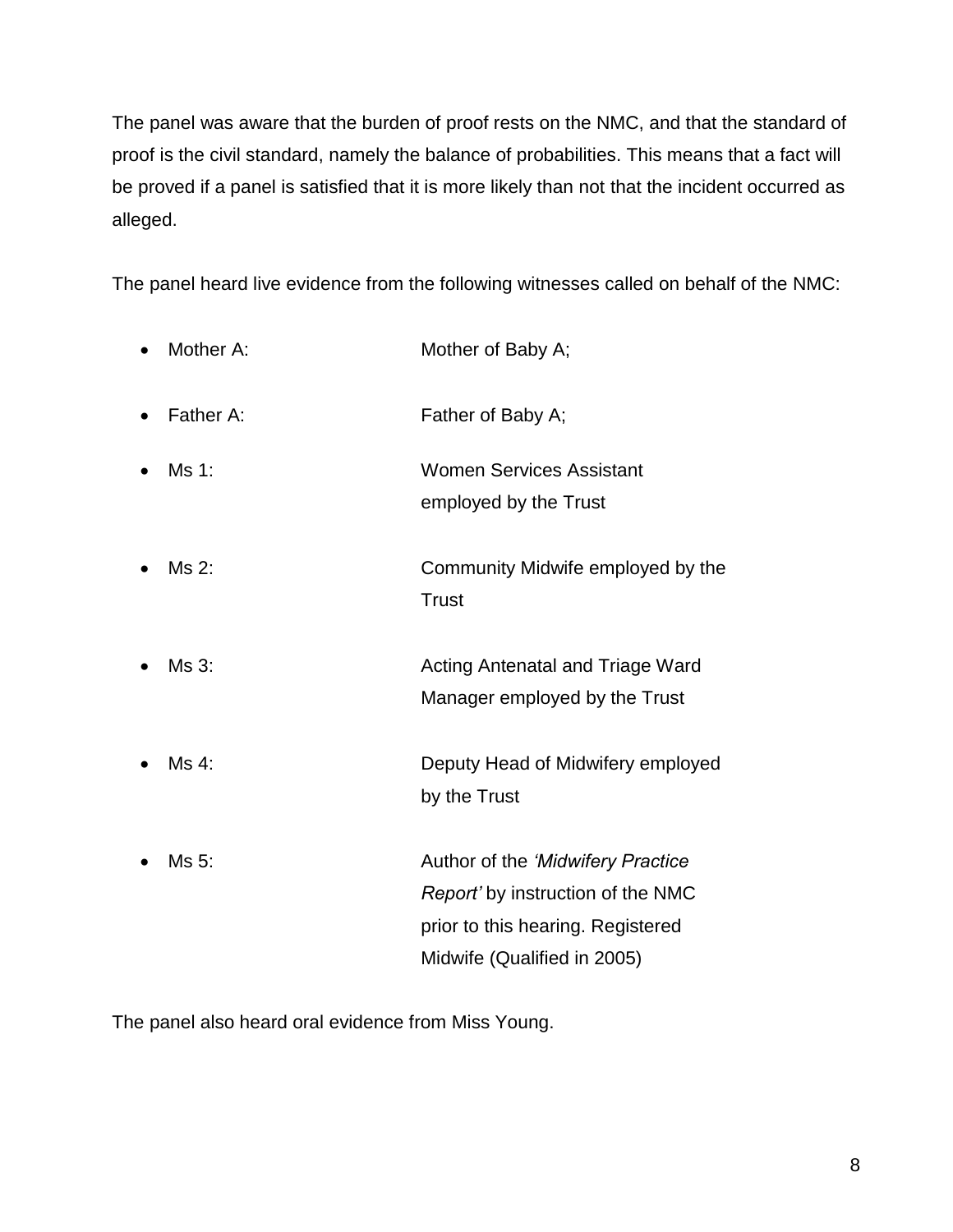## **Decision and reasons on application to omit evidence**

Following the oral evidence of Ms 5, Ms Bayley, on behalf of Miss Young, made a formal application to remove the following exhibits from Exhibit 1. She also submitted that her application may be relevant in respect of Mrs Roberts.

- Examination of the Newborn Policy (AGP/18)
- Initial Examination of the Newborn (Neonate) Guidelines (v2) (AGP/19)
- Neo NEWS Enhanced Observations for Babies Policy (v1.3) (AGP/20)
- Intrapartum Care on a MLU or Homebirth (v6.12) (AGP/22)
- Transport Arrangements for the Movement of a Sick Newborn into Hospital from Home or a Midwife-Led Unit Guideline (Version 4.2) (AGP/23)
- Home Birth leaflet (Version 4) (AGP/24)
- Standard Operating Procedure for Telephone Contact (v1.1) (AGP/25)
- Standard Operating Procedure for Telephone Contact (v2.0) (AGP/26)

Ms Bayley submitted that the exhibits outlined are not relevant to the charges drafted by the NMC and are prejudicial to Miss Young's case. Particularly addressing the final two exhibits, Ms Bayley submitted that they are potentially prejudicial. She reminded the panel that the community midwife team Miss Young was working in was not a triage unit. She submitted that the panel have heard evidence from Ms 5 that the two Standard Operating Procedure's (SOP) which are exhibited in the bundle relate to triage units only and therefore its existence within the documentation is prejudicial to Miss Young.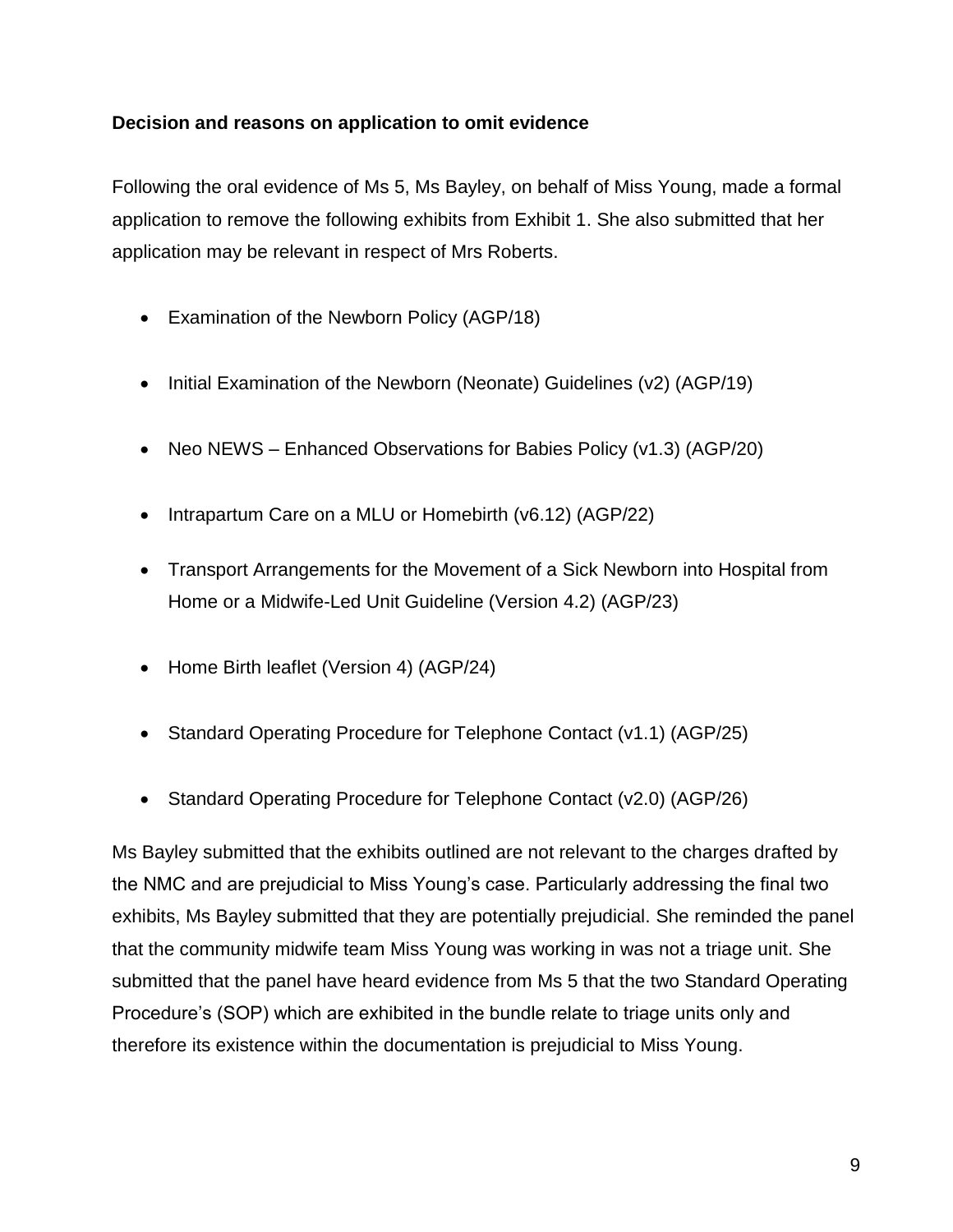Ms Norman opposed the application. She said that witnesses have already been subject to questioning in respect of the documentation and it is her intention to ask Miss Young questions following her evidence that focus on the exhibits outlined by Ms Bayley. Ms Norman submitted that it would be prejudicial for the exhibits to be removed prior to Miss Young's evidence.

The panel accepted the advice of the legal assessor. He advised that this is a matter for the panel, however, it could perhaps be appropriate to defer any decision until after the examination of all of the witnesses.

The panel decided to refuse the application.

The panel was of the view that as an experienced panel it would be able to disregard any elements of the bundle which it deemed were not relevant to the charges. The panel also noted that Exhibit 1 had been agreed by all parties prior to the hearing commencing. It was of the view any removal of exhibits would be inappropriate at this juncture.

## **Background**

The charges arose whilst Mrs Roberts was employed by Shrewsbury and Telford Hospital NHS Trust (the Trust) as a Band 6 Midwife on the Midwifery Led Unit (the Unit).

The charges relate to a telephone call on 27 April 2016 between Mrs Roberts and Mother A, who had given birth to Baby A at 08:34 on 26 April 2016 as a planned and successful homebirth.

Ms 3, the Ward Manager of the Unit called and spoke to Mother A in two separate telephone calls, around 15:00 and 18:30 on 26 April 2016.

Mother A called the Unit at around 02:30 (in some documents this is said to be around 02:50) and spoke to Mrs Roberts. Mother A states that she called the Unit following Baby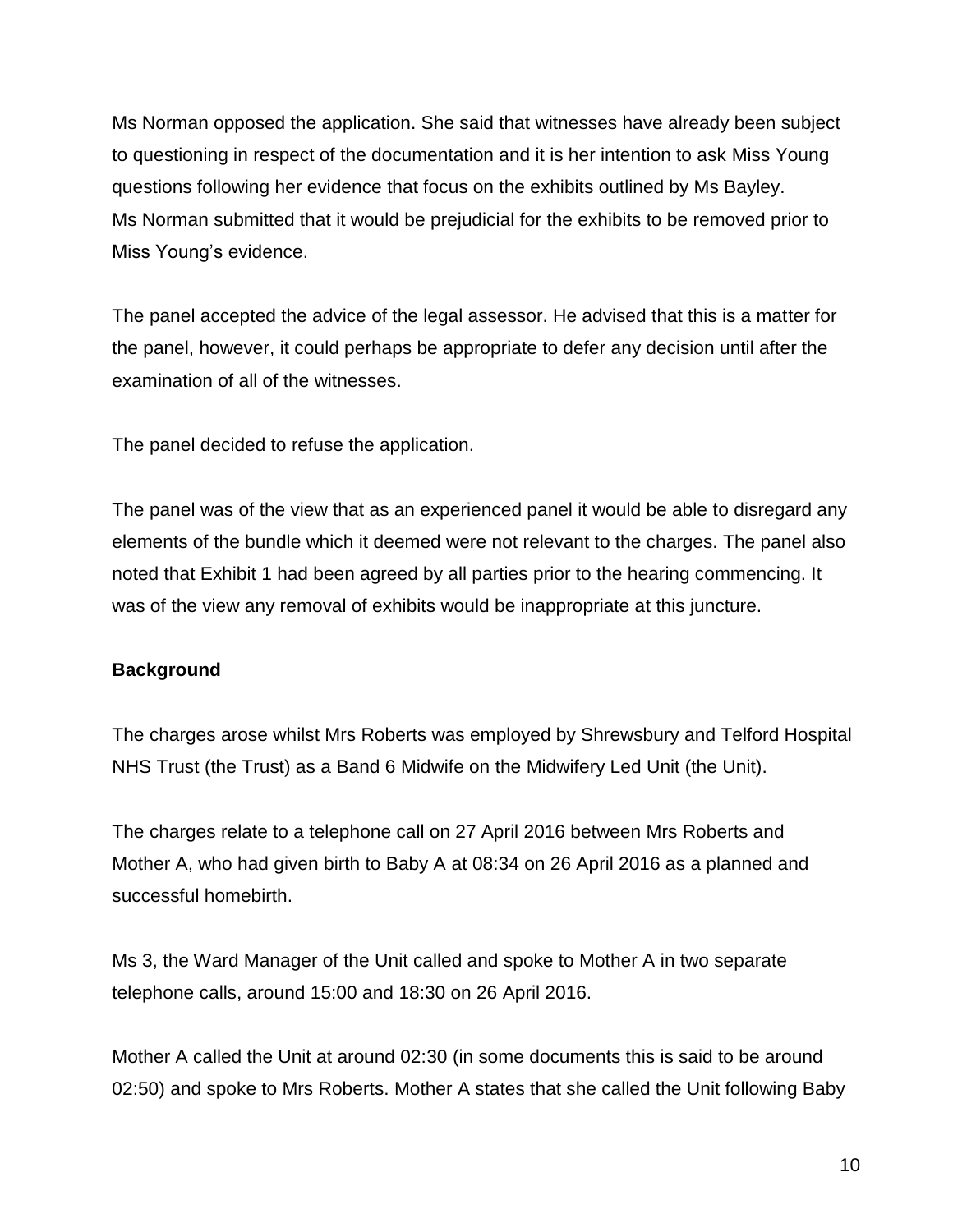A vomiting a large amount of brown mucous. It is alleged that during this call Mrs Roberts failed to carry out a comprehensive triage assessment of Baby A and that she failed to recognise the urgency of medical attention for Baby A. It is further alleged that Mrs Roberts failed to make a contemporaneous record of this call with Mother A.

It is alleged that on the morning of 27 April 2016, Ms 3 asked Miss Young to visit Mother and Baby A that morning. Miss Young called Mother A at around 09:00 on 27 April 2016.

Baby A went into cardiac arrest around 11:30 and was transferred to hospital by air ambulance. Baby A subsequently died in hospital on 27 April 2016. Following Baby A's admission to hospital, it is alleged Mrs Roberts made a record of the phone call with Mother A. It is alleged that this record is not accurate.

An inquest into Baby A's death was held in April 2017, during which Mrs Roberts gave evidence.

Before making any findings on the facts, the panel heard and accepted the advice of the legal assessor. It considered the witness and documentary evidence provided by both the NMC and Ms Bayley on behalf of Miss Young.

For each of the charges in which failure is alleged, the panel took 'failed' to mean that Mrs Roberts had a duty to perform an action but did not do so. The panel did not consider that it was necessary for any failure to have been deliberate for a charge to be found proved.

The panel then considered each of the disputed charges and made the following findings.

## **Charge 1a) i) and ii)**

- 1) At around 02:30, during a telephone conversation with Mother A;
	- a) Failed to carry out a comprehensive triage assessment of Baby A in that you;
		- i) Failed to ask about Baby A's breathing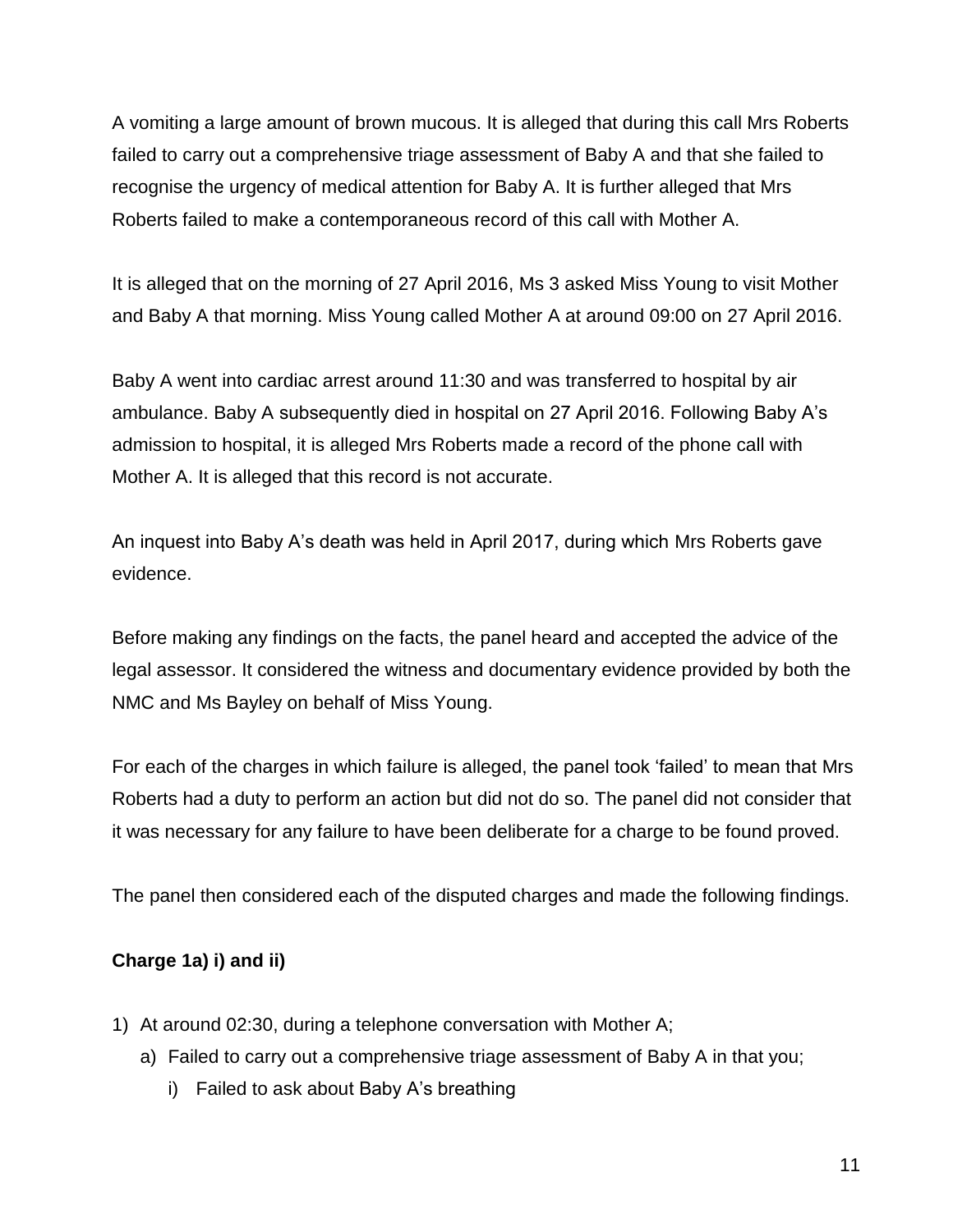ii) Failed to ask about Baby A's temperature.

## **These charges are found proved.**

The panel first considered if Mrs Roberts had a duty to ask these questions.

Irrespective of whether Mother A mentioned any concerns about brown mucous to Mrs Roberts, a call at 02:30 should have, in itself, been sufficient to create the need for a full assessment of Baby A. The panel was of the view that Mrs Roberts, at that time, would have had the duty to ask questions of a more detailed nature in order to ensure that there was nothing wrong with Baby A. The panel also noted that Mother A was an experienced mother who had previously breastfed her other child and would have understood areas of potential concern in Baby A.

The panel took note of the evidence of Ms 5 at paragraph 10.3.4, *'To ascertain wellbeing over the telephone, the midwife must ask a series of probing questions …'* and at paragraph 6.8 where she details the questions to be asked, including:

- How does the baby sound when breathing?
- What is the baby's temperature?

The panel was of the view that asking these questions would have assisted Mrs Roberts in carrying out a comprehensive triage assessment of Baby A.

As the panel was satisfied that Mrs Roberts more likely than not failed to ask these questions and that she had a duty to ask these questions during her call with Mother A. The panel finds charges 1(a)i) and ii) proved on the balance of probabilities.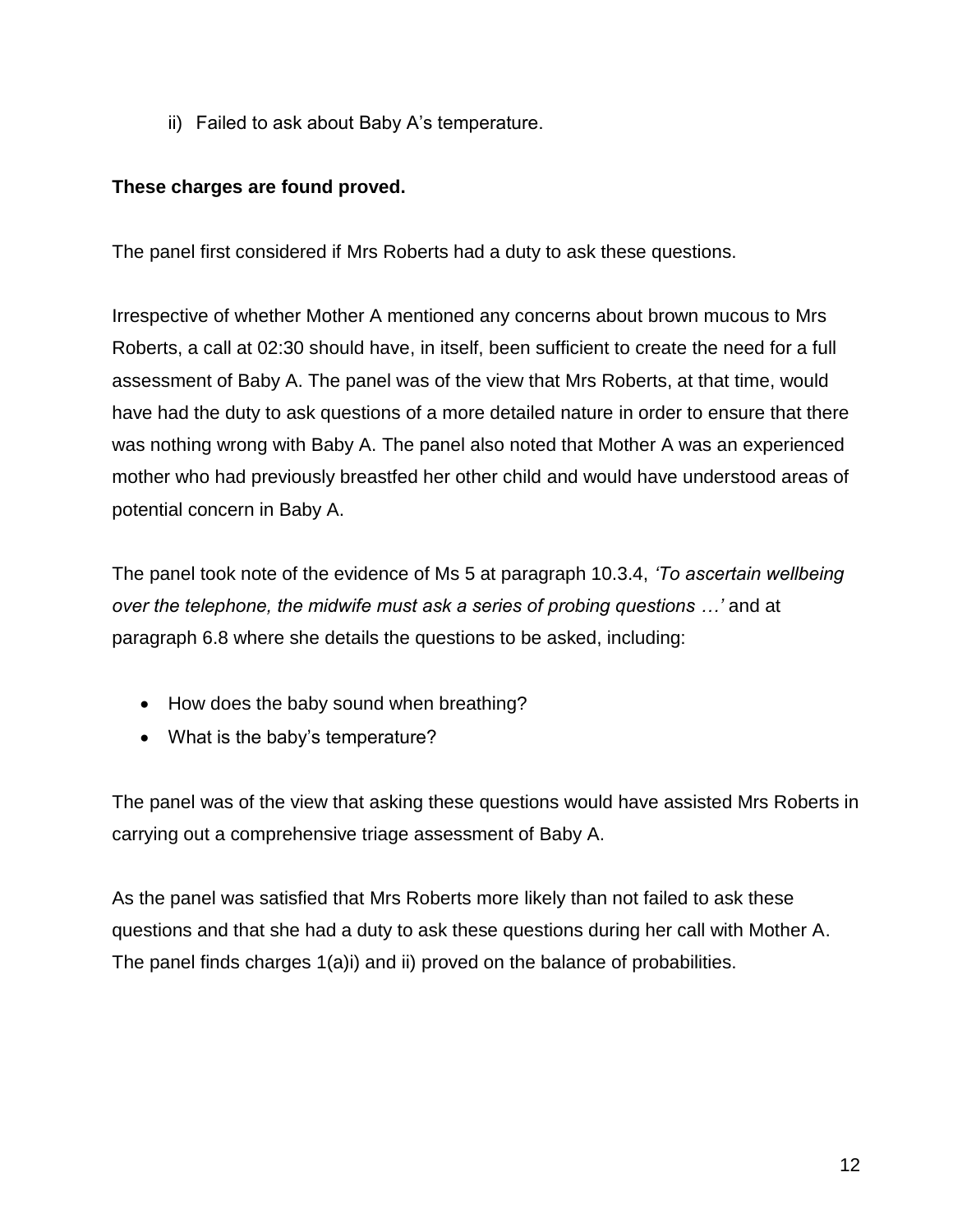## **Charge 1a) iii)**

- 1) At around 02:30, during a telephone conversation with Mother A;
	- a) Failed to carry out a comprehensive triage assessment of Baby A in that you;
		- iii) Failed to ask how Baby A was feeding.

## **This charge is found NOT proved.**

In reaching this decision, the panel took into account the account given on 5 June 2016 by Mrs Roberts which stated,

'*I asked Mother A to describe how baby had been feeding since delivery, to which Mother A said baby had fed "fine" during the day but last had a "good" feed around 17:30 hours.'*

In this account Mrs Roberts makes it unequivocal that her account of the events in question was that she did indeed ask *how* Baby A was feeding. The panel noted that Mrs Roberts had been consistent that she asked how Baby A was feeding during her phone call with Mother A.

The panel also considered Mother A's evidence in relation to this charge. It bore in mind her NMC witness statement where she states,

*'I'm certain that I expressed concerns to Midwife Roberts about Baby A's feeding … but Midwife Roberts was telling me that everything was normal …'*

The panel was satisfied that Mother A's account of the phone call, specifically about Baby A's feeding, corroborated with the response from Mrs Roberts.

While Mrs Roberts did not escalate matters in relation to Baby A's feeding, the panel was of the view that it is more likely than not that feeding was discussed during the phone call and that Mrs Roberts asked *how* Baby A was feeding. Therefore, the panel did not find charge 1(a)iii) proved on the balance of probabilities.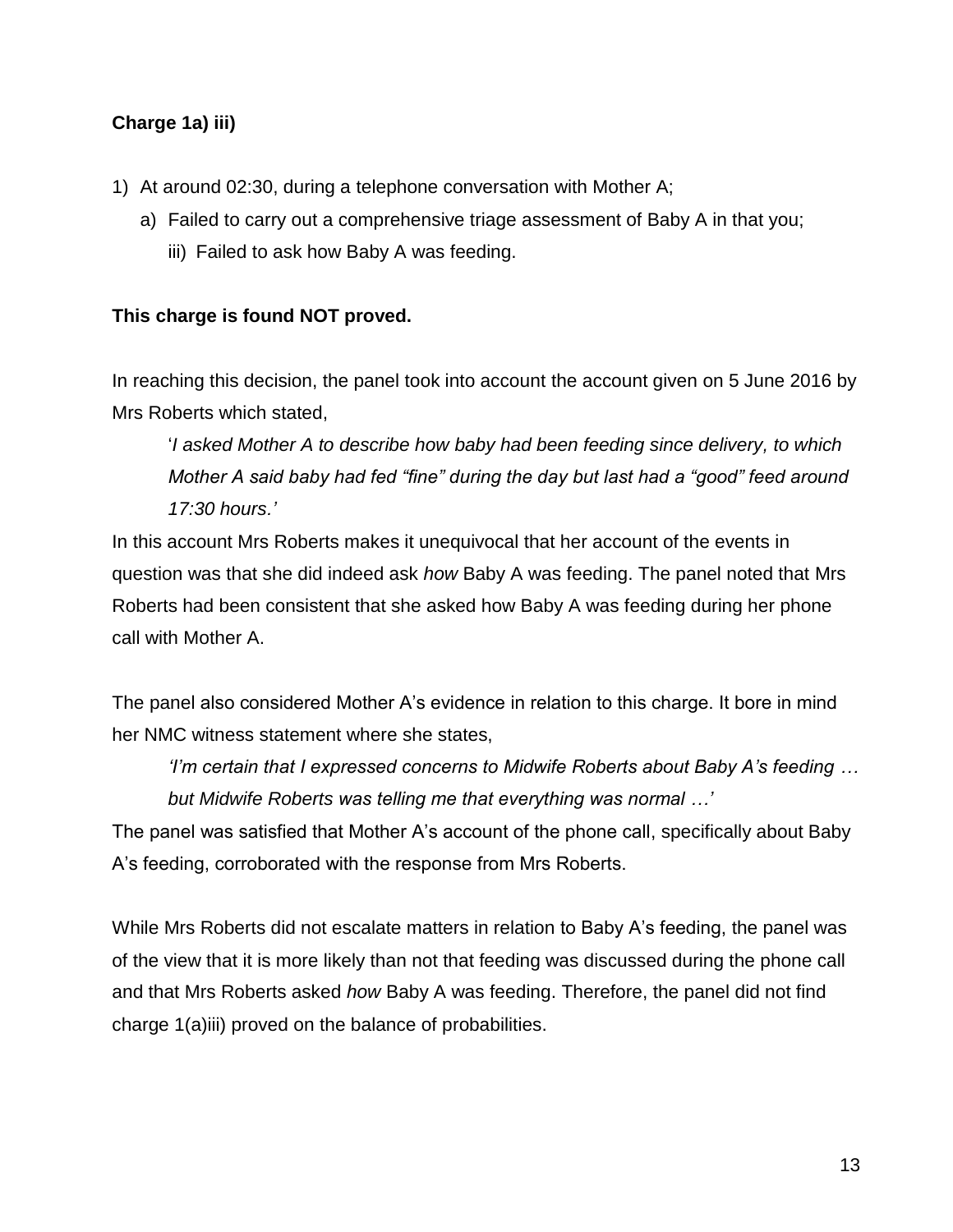## **Charge 1b)**

- 1) At around 02:30, during a telephone conversation with Mother A;
	- b) Failed to refer the new born feeding guidelines.

## **This charge is found proved.**

Prior to reaching its decision on charge 1b) the panel took the word *'refer'* to indicate that Mrs Roberts simply needed to have an understanding of the guidelines and have them in mind as a reference point while responding to the concerns raised by Mother A during the phone call. The panel did not take *'refer'* to mean that Mrs Roberts was required to have a physical copy in front of her when speaking to Mother A nor have any electronic copy immediately available.

In reaching its decision on charge 1b), the panel took into account Mrs Roberts' Trust interview, on 3 May 2017, when she was asked *'… did you have any written guidance or prompts about what specific questions you should ask?'* to which Mrs Roberts replied '*No.'*

The panel considered that Mrs Roberts' responses in the Trust interview establish that Mrs Roberts was not aware at the time that there was clear written guidance about effective feeding, namely the new born feeding guidelines. This is contrary to the oral evidence of Ms 3 who told the panel that the new born feeding guidelines was enacted policy at the time of Mrs Roberts phone call with Mother A. The panel bore in mind that due to the existence of the guidelines at the Trust, Mrs Roberts could and should have been able to refer to it.

Furthermore, the panel has found that Mrs Roberts had not initiated a review of Baby A over the telephone as per the new born feeding guidelines, and if she had referred to the guidelines, she would have done so. As such, the panel finds charge 1b) proved on the balance of probabilities.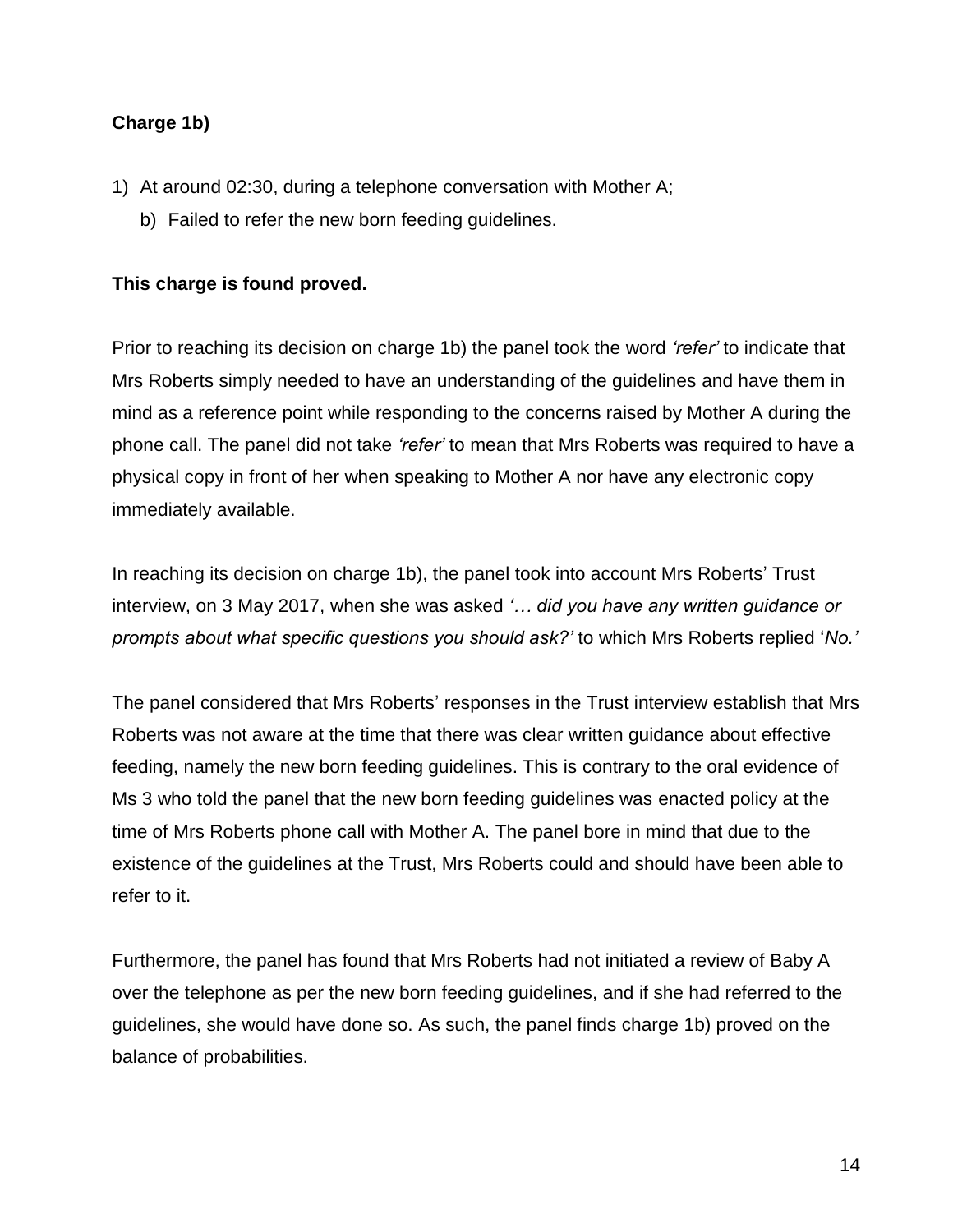## **Charge 1c)**

- 1) At around 02:30, during a telephone conversation with Mother A;
	- c) Failed to refer to the midwifery post-natal notes.

### **This charge is found proved.**

The panel first considered whether Mrs Roberts had a duty to refer to Mother A's midwifery post-natal notes during their phone call. The panel determined that there was a duty to refer to the notes in order to gain a complete history of a mother who was phoning with concerns regarding her baby.

In reaching this decision, the panel took into account Mrs Roberts Trust interview on 3 May 2017. When asked, *'would you have the baby's notes and the mum's notes with you?'* Mrs Roberts replied *'No. No. They would have been in the community room.'* 

Mrs Roberts response suggests that she had not had any sight of Mother A's post-natal notes at all and was thus unaware of its contents. The panel was of the view that during the phone call, Mrs Roberts should have sought to access the post-natal notes either electronically or find the physical version. The panel also had regard to Mrs Roberts response when asked,

*'after you'd spoken to Mother A do … do you then refer to the notes at all or look at Medway …* to which she replied *'if there was a concern, I would have done … So, no, I didn't.'*

Here, the panel bore in mind that Mrs Roberts accepted that she did not refer to the postnatal notes. Taking all of the above into account, the panel determined that it was more likely than not that Mrs Roberts did not refer to the post-natal notes and had a clear duty to do so. It therefore finds charge 1c) proved on the balance of probabilities.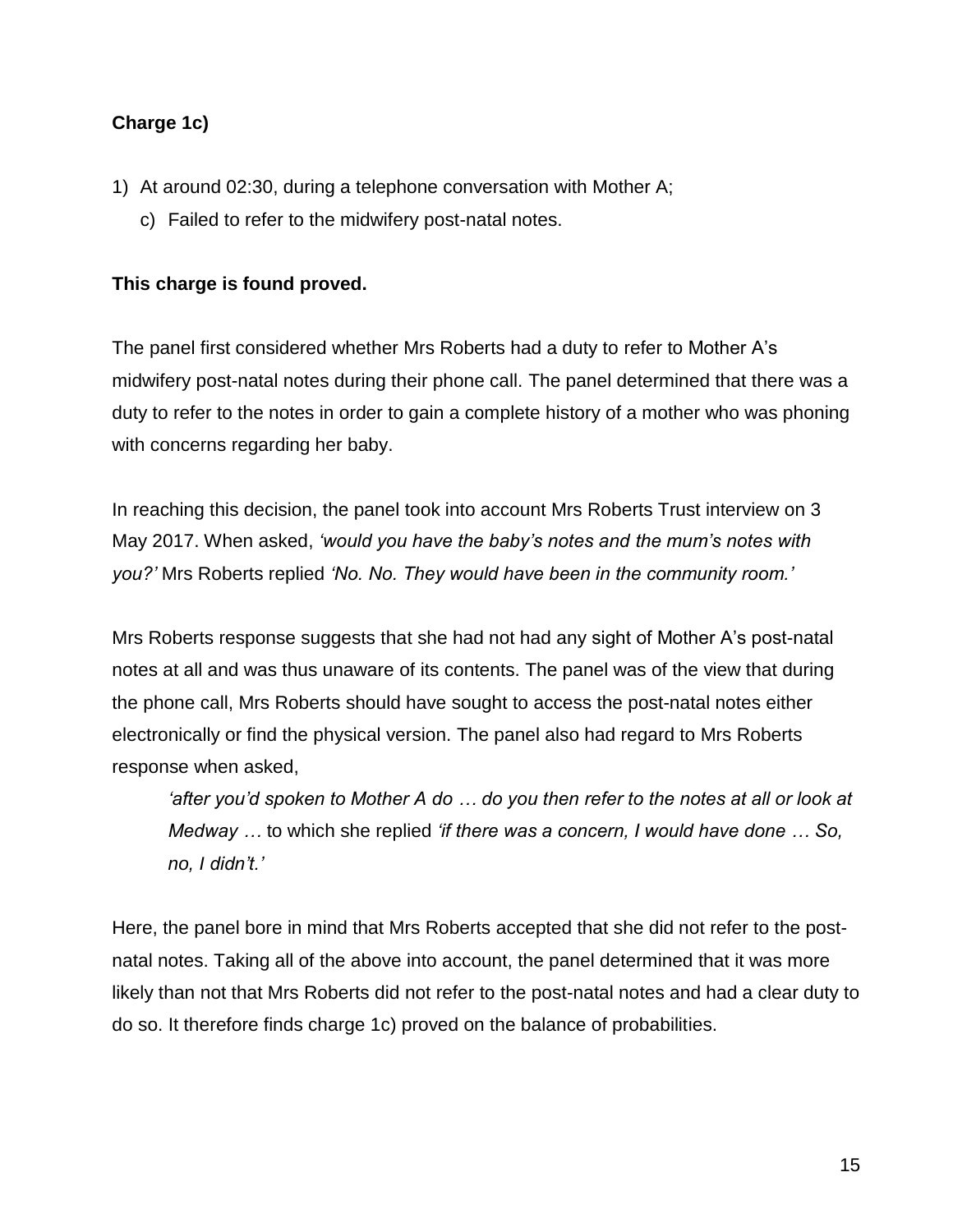### **Charges 2 and 3**

- 2) Failed to recognise the urgency of medical/midwifery attention for Baby A.
- 3) Failed to advise Mother A to attend the midwifery led unit immediately for a face-toface assessment.

### **These charges are found proved.**

When deciding whether there was a failure by Mrs Roberts to carry out the above, the panel was required to determine if Mrs Roberts had a duty to do so. The panel found that Mrs Roberts did not perform these actions when she had a duty to do so. The panel determined that any midwife would have a duty to recognise the urgency of medical attention and once recognised, would have the duty to ensure an immediate face to face assessment. The panel accepted the evidence of Ms 5 which supports these conclusions.

In reaching this decision, the panel took into account its finding of charge 1a) in that Mrs Roberts failed to ask all of the relevant questions required to ascertain the wellness of Baby A. By not asking these questions it follows that Mrs Roberts could not have adequately assessed Baby A to identify that she was unwell. Furthermore, it has been established that Mrs Roberts gave assurances to Mother A that all was well with Baby A, *'I reassured Mother A with regards to breastfeeding, and that she should carry on with skin to skin contact and keep trying to put baby to the breast.'* In addition, Mrs Roberts stated *'From what told me over the telephone, there was no indication to bring Mother A and her baby into the Midwife Led Unit (MLU) for assessment.'*

Therefore, Mrs Roberts did not recognise any need for urgent medical/midwifery attention because she had not asked the questions regarding Baby A's breathing and temperature as referenced in charge 1. As such, the panel finds charge 2 on the balance of probabilities.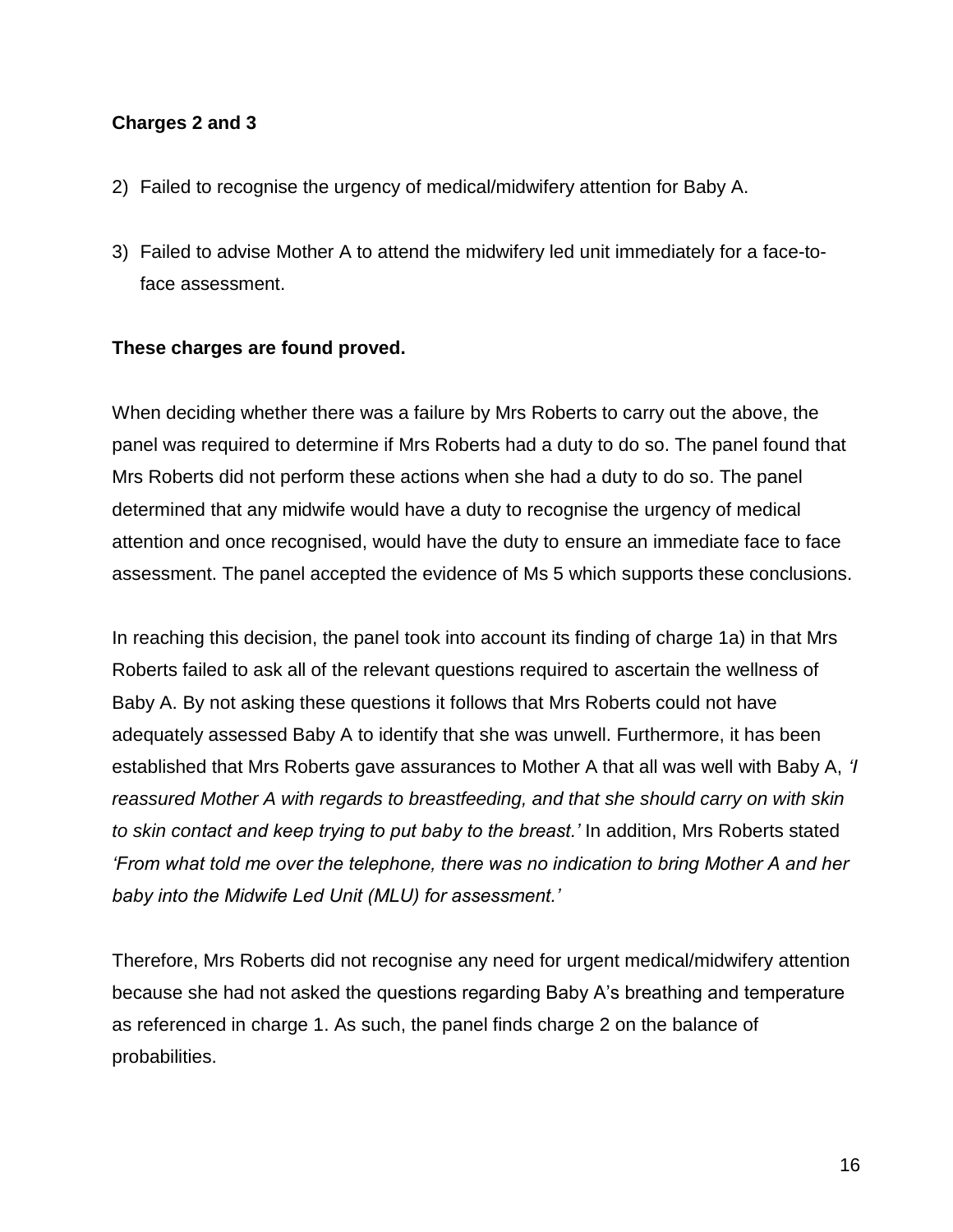As a result of Mrs Roberts' failure to recognise the urgent need for medical/midwifery attention, consequently she was unable to advise Mother A to attend the unit immediately for a face-to-face assessment. Mrs Roberts could only have advised Mother A to have a face-to-face assessment of Baby A if there was an urgent requirement for one, which the panel established was not recognised. Accordingly, the panel finds charge 3 proved on the balance of probabilities.

## **Charge 4**

4) Failed to make a contemporaneous note of your telephone call with Mother A.

## **This charge is found proved.**

The panel first assessed whether Mrs Roberts had a duty to make a contemporaneous note of her phone call with Mother A. The panel concluded that there was a requirement to make a contemporaneous note and to record the matters spoken about during the call. It was of the view that contemporaneous documentation of patient contact is extremely important for the continuity of quality care. The panel accepted Ms 5's evidence in this regard.

The panel had regard to the timing of the note made by Mrs Roberts which was at 18:44 beginning, *'Written in retrospect at 18:30hrs\* called MLU during the night at approximately 02:30hrs, 27/4/16 was asking for advice/reassurance with regards to breast feeding.'*

The panel took into account Ms 3's explanation for the retrospective note; she states in her NMC witness statement, '*I rang Claire* [Roberts] *… and asked her to retrospectively document the call she had with Mother A on Medway.'* This indicates that Mrs Roberts had not made a contemporaneous note of the call and only did so following the direct instruction from Ms 3 to return to a Trust computer and document the phone call.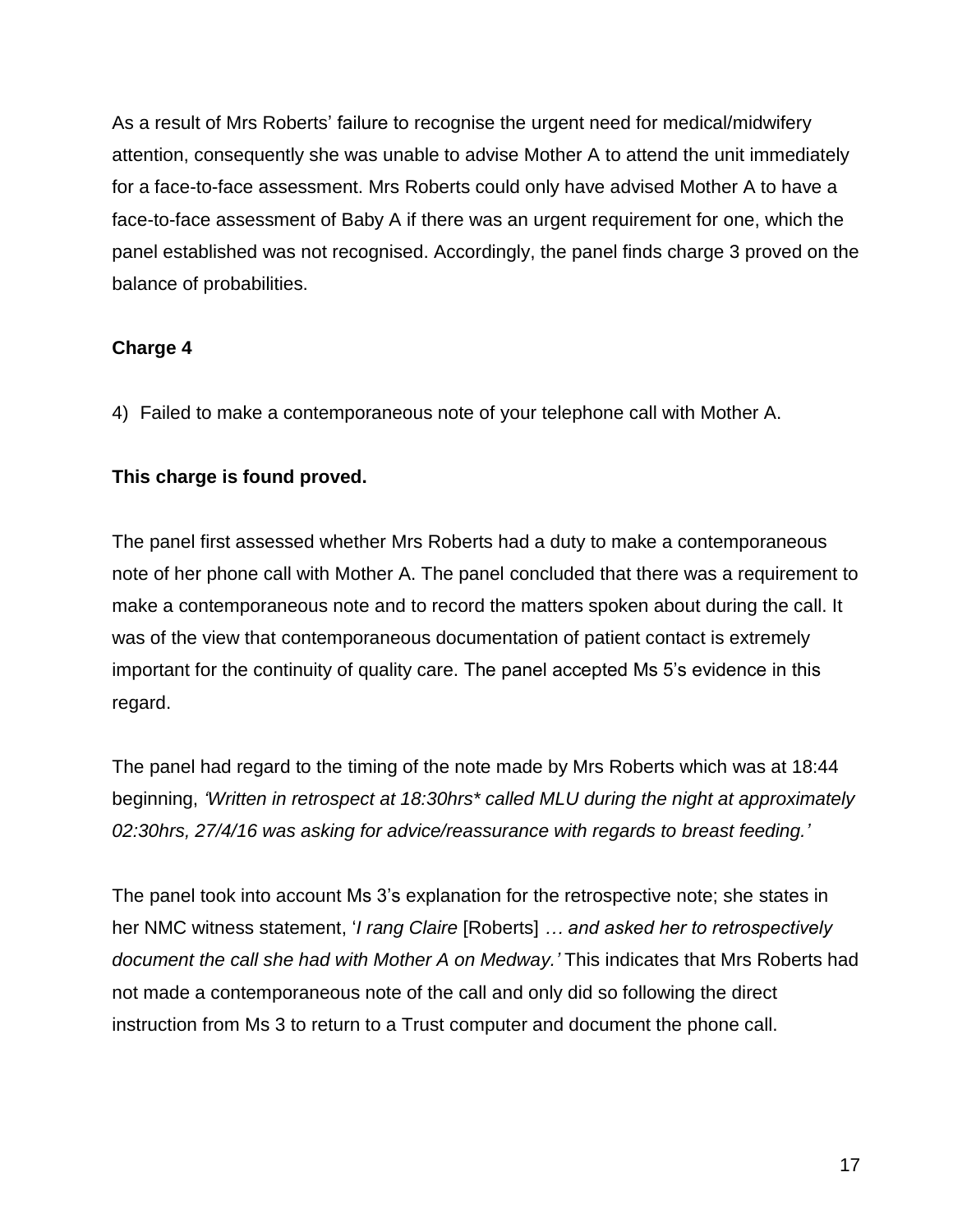The panel further referred to Mrs Roberts Trust interview on 3 May 2017 where she was asked,

*'… following the telephone conversation, did you document that or record that anywhere?'.*

Ms Roberts replied

*'Not at the time. Again, like I said, for the reasons that it wasn't … it was normal practice at the time, between all midwifery staff, just to document … um, antenatal phone calls, potential labourers or anything that there was ever any concern; and obviously, at the time of that conversation there wasn't any of those … um, so I didn't document it …'*

The panel bore in mind that Mrs Roberts accepted that she did not make a contemporaneous note of her phone call with Mother A because she did not, in her view, believe there to be any concerns regarding Baby A. Accordingly, the panel finds that Mrs Roberts, more likely than not, failed to make a contemporaneous note of the phone call and thus finds charge 4 proved on the balance of probabilities.

## **Charge 5a)**

- 5) Made an inaccurate record of your telephone call with Mother A in that you;
	- a) Recorded that Mother A had called "asking for advice/reassurance with regards to breastfeeding".

## **This charge is found proved.**

In reaching this decision, the panel took into account the oral evidence of mother A. In her evidence, Mother A told the panel that she was "*terrified"* about the brown mucous and therefore called the MLU for assistance. Mother A explained that during the phone call there was some discussions about breastfeeding but that this was not the sole reason for her call.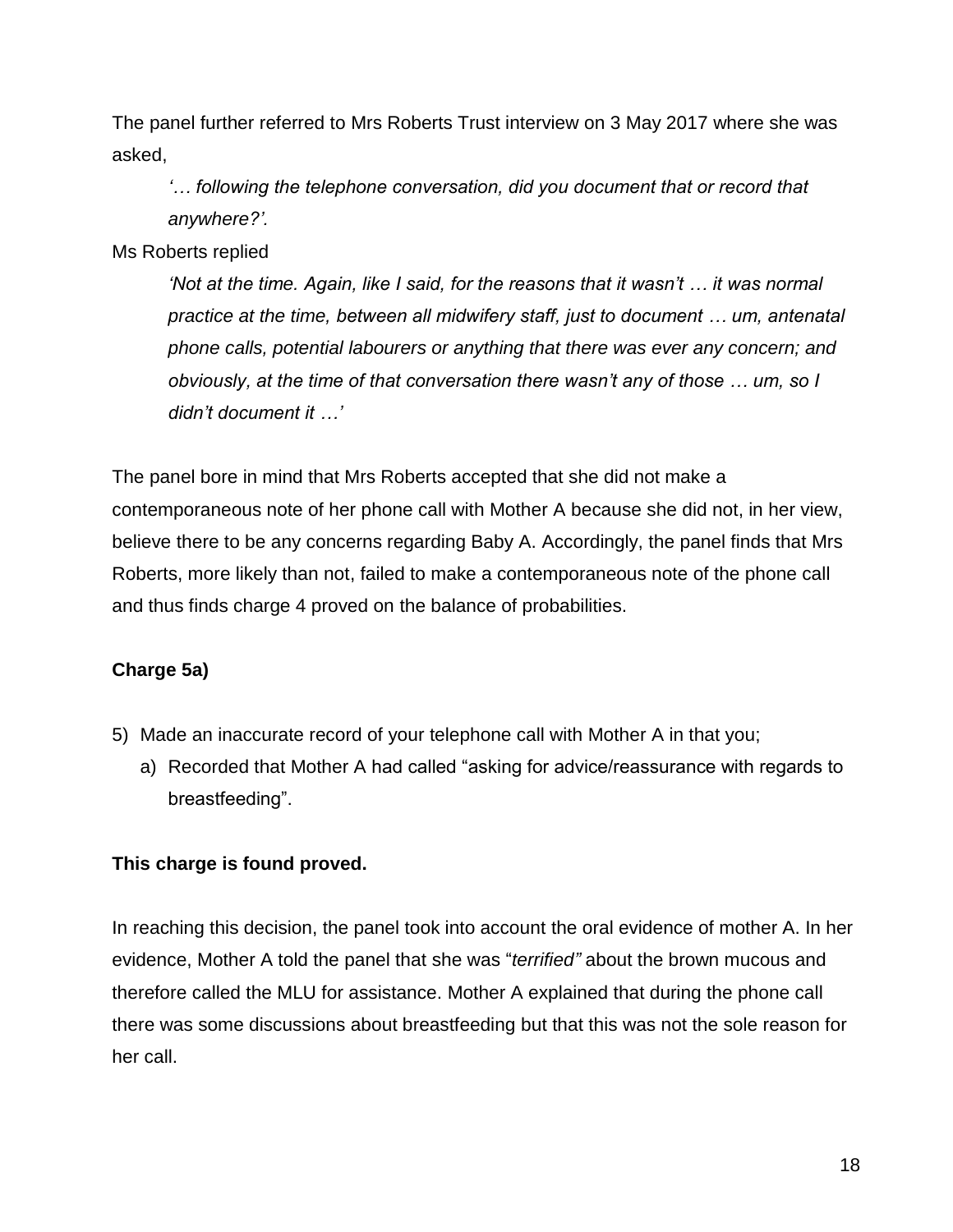The panel was content that advice or reassurance about breastfeeding was secondary to Mother A's priority concern. The panel took note of Mother A's statement in June 2016 where she stated, *'at 02:50 on 27/04/16 she brought up a lot of brown mucous. I immediately called MLU (02:55) as I was concerned about this and the non feeding …'* In her oral evidence, she told the panel that her primary reason for telephoning the MLU at 02:55 or thereabouts was about her concern following a large brown mucous vomit by Baby A.

Therefore, the panel determined that Mrs Roberts recording that Mother A called for breastfeeding advice was not accurate as it suggested that Mother A had *only* called regarding breastfeeding.

The panel was therefore satisfied that the record by Mrs Roberts of the call was inaccurate as this was not the only matter directly spoken about in the phone call. As such, the panel found charge 5a) proved.

## **Charge 5b)**

- 5) Made an inaccurate record of your telephone call with Mother A in that you;
	- b) Did not record that Mother A had reported to you that Baby A had vomited brown mucous.

## **This charge is found proved.**

In reaching its decision on charge 5b), the panel preferred Mother A's recollection of the phone call. She explained in her NMC witness statement that she *"panicked because it was really shocking"* when Baby A brought up large amounts of brown mucous. The panel also bore in mind the photographs of Baby A's babygrow evidencing the brown blotches which were caused by the mucous. The panel found it plausible that after witnessing Baby A vomiting, Mother A immediately called the MLU for advice about the mucous and that this was the sole and urgent reason for her call. The panel also considered that even with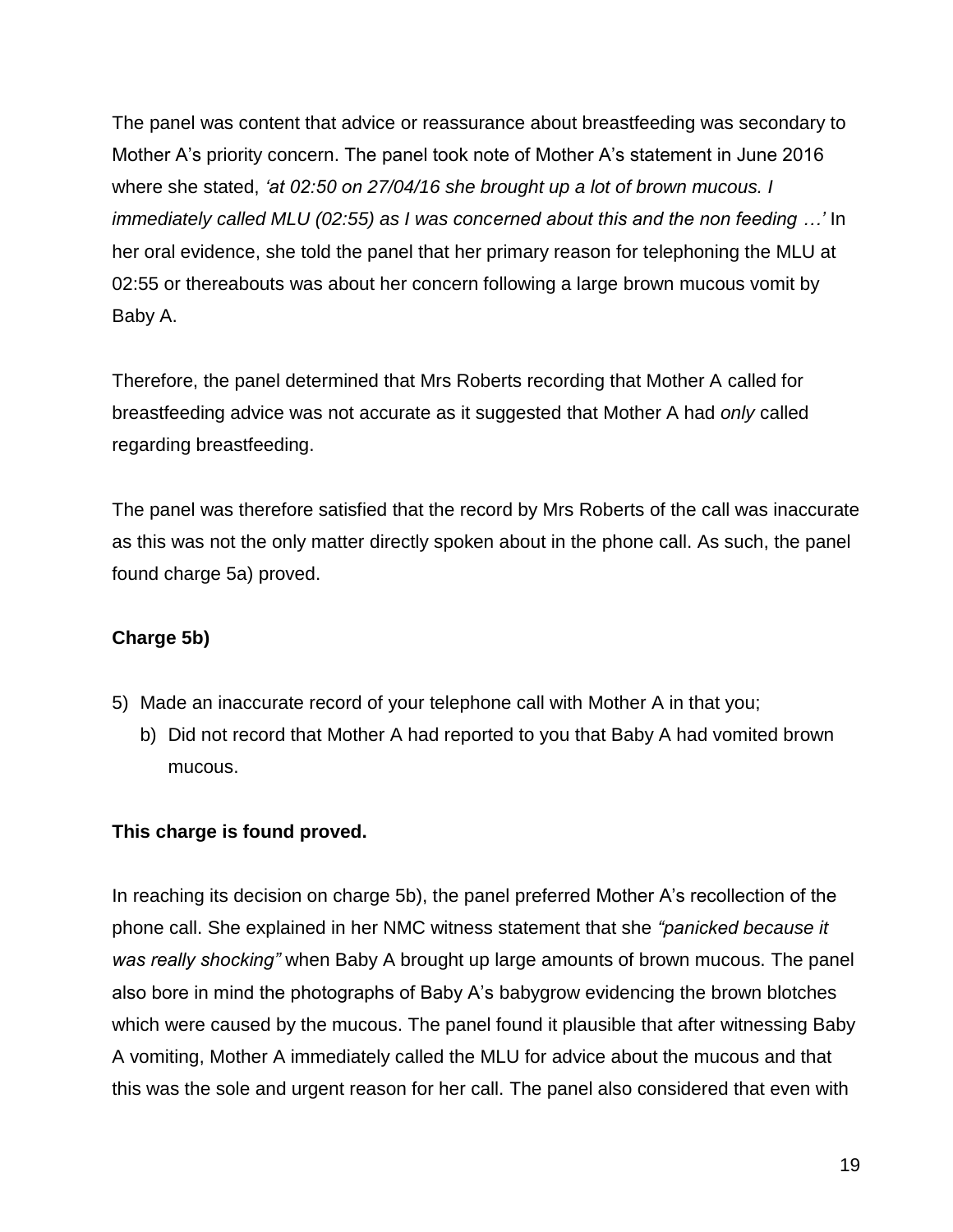the passage of time, Mother A would be able to adequately recall a phone call she made in haste during the middle of the night.

The panel noted that in Mother A's oral evidence, she told the panel that she had been reassured by Mrs Roberts. In her statement on or around June 2016, Mother A states that '*the midwife said it was normal for babies to do this as they breathe fluid in in the birth canal'.* The panel considered that Mother A would not have specialist medical knowledge and could only have known this if this had been discussed during her phone call with Mrs Roberts.

Given all of the reasons outlined above, the panel was satisfied that on the balance of probabilities, Mother A did report the brown mucous to Mrs Roberts. Accordingly, it concluded that Mrs Roberts record was inaccurate as she did not document that Mother A had reported that Baby A had vomited brown mucous. The panel therefore finds charge 5b) proved.

## **Charge 5c)**

- 5) Made an inaccurate record of your telephone call with Mother A in that you;
	- c) Recorded that Mother A had "no other concerns".

## **This charge is found proved.**

Noting its finding of charge 5b), the panel was satisfied that Mrs Roberts' did not record that Mother A had concerns that Baby A had brought up large amounts of brown mucous. The panel concluded that Mother A did indeed have concerns other than about feeding, specifically in relation to Baby A's brown mucous vomit which the panel considered to be the sole reason for her call to the MLU.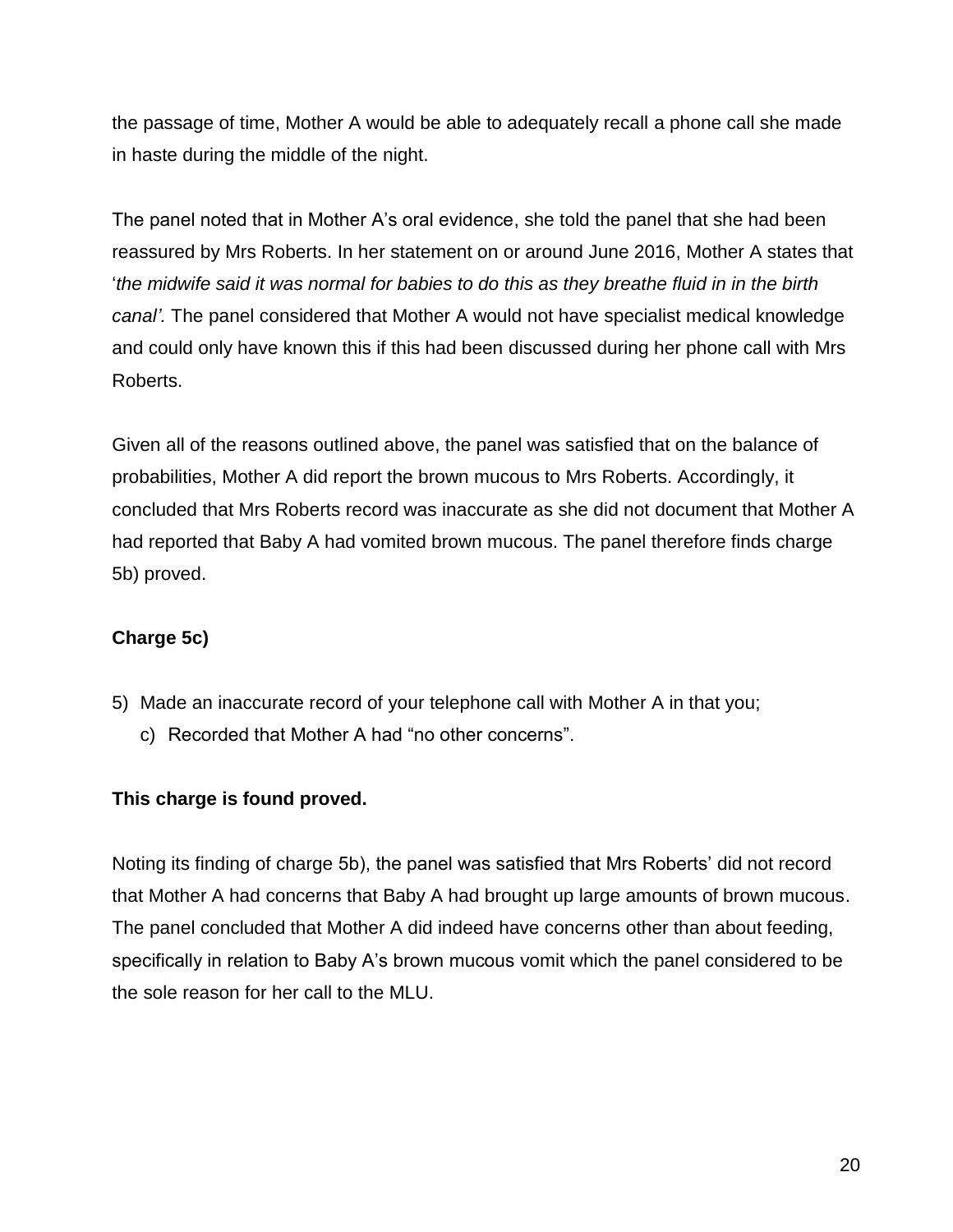By recording that Mother A had no other concerns, Mrs Roberts failed to document any discussion about the brown mucous and therefore was an inaccurate record. The panel therefore finds that charge 5c) is proved on the balance of probabilities.

## **Charge 6)**

6) Your conduct in Charges 5(a) and/or 5(b) and/or 5(c), above, was dishonest in that you knowingly intended to create a misleading impression of Mother A's concerns regarding Baby A during the telephone call.

## **This charge is found proved.**

The panel considered whether the actions in charge 5(a) and/or 5(b) and/or 5(c), which are found proved, amounted to dishonesty.

The panel applied the test for dishonesty set out in the judgement of *Ivey v Genting Casinos* (UK) [2017] UKSC 67. The test applied by the panel was:

- 1. What, subjectively, was the registrant's actual state of knowledge or belief as to the facts?
- 2. Was the registrant's conduct, in the light of that knowledge or belief, dishonest according to the objective standards of ordinary, decent people?

The panel accepted that Mrs Roberts is to be treated as a person of good character. This weighs in her favour when considering her credibility and whether she had the propensity to be dishonest.

Notwithstanding her good character, the panel was satisfied that Mrs Roberts' actual state of knowledge or belief in respect of the actions in charge 5 consisted of a deliberate intention to conceal the discussion with Mother A relating to the large amount of brown mucous. The panel was satisfied that Mrs Roberts' failure to make an accurate record in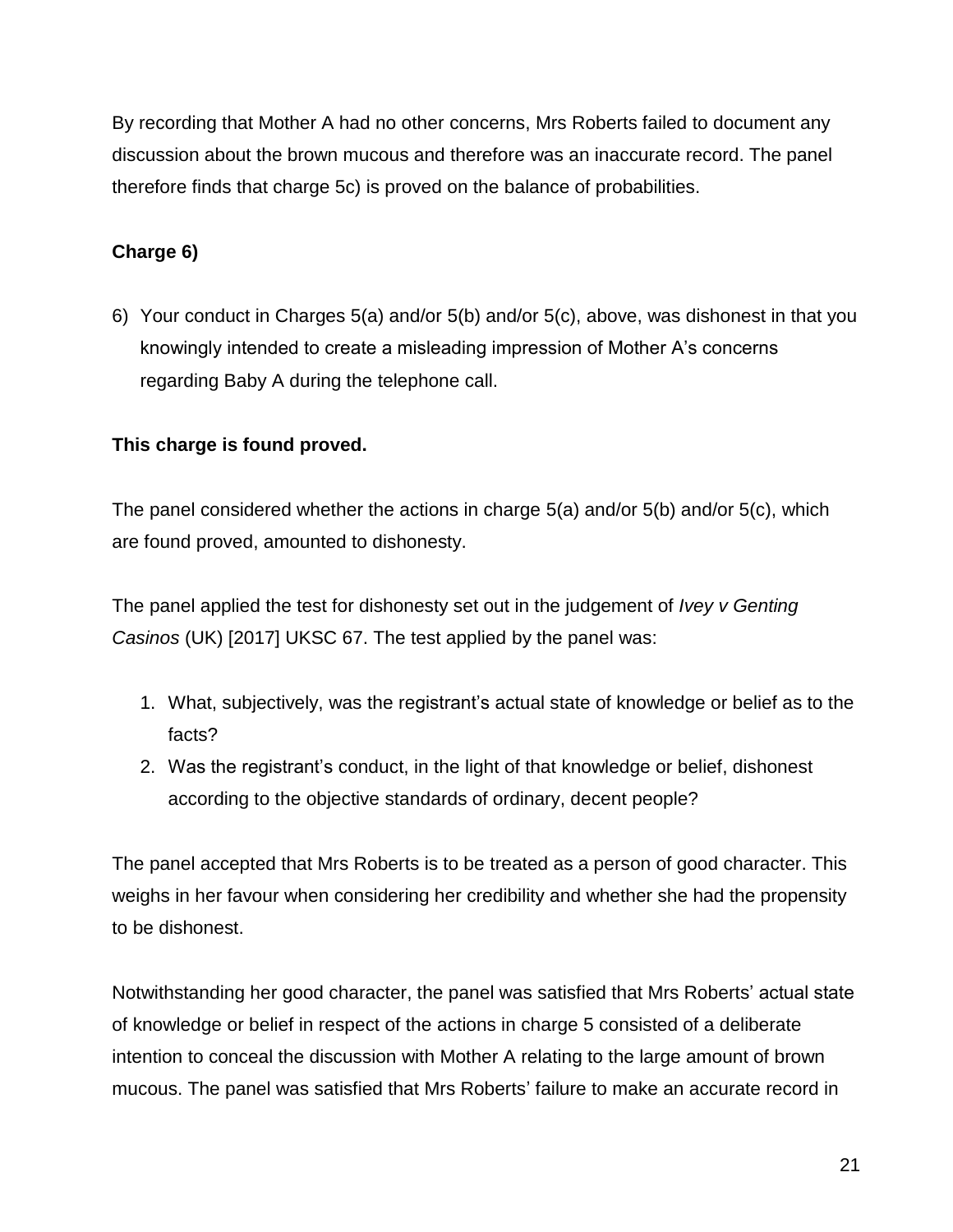the notes was dishonest in that it was motivated by a desire to deflect responsibility for her failure to ask further, relevant questions during the phone call. When asked by Ms 3 to come back into work to make a full note on Medway, Mrs Roberts had the opportunity to record each of Mother A's concerns but knowingly, and deliberately, only mentioned breastfeeding.

In reaching this conclusion, the panel had regard to Mrs Roberts' interview with the coroner where she said that she had been aware that there was an incident regarding Baby A but did not know '*the extent'*. Mrs Roberts had also said that being told of an incident *'can be quite ambiguous'* and that she *'didn't know anything at all'*. The panel considered it implausible that Mrs Roberts did not recognise the significance of being asked to return to work in order to make a retrospective record of the phone call with Mother A. Mrs Roberts would have understood that the reason why she was asked to return to work to make a note about her telephone call with Mother A was because there had been a serious incident regarding Baby A. The panel noted its finding of charge 4 that Mrs Roberts failed to make a contemporaneous record of her phone call with Mother A.

The panel was satisfied that, when retrospectively documenting her phone call with Mother A, Mrs Roberts prioritised protecting her own position over recording the truth of what had been discussed.

The panel also had regard to Mrs Roberts denial when asked, *'Is it possible that you could have omitted some information because of the passage of time?'* The panel had heard evidence from Ms 3 that it was a quiet evening at the MLU and therefore there would be no scope for confusion or any reason why Mrs Roberts could be unable to report that Mother A had significant concerns about the brown mucous vomited by Baby A. Notwithstanding, Mrs Roberts maintains in her accounts that Mother A had no other concerns apart from breastfeeding. The panel found Mother A to be a credible and reliable witness. The panel was convinced that her detailed description of events was accurate and compelling. Where her evidence differed from the accounts given by Mrs Roberts, the panel preferred Mother A's evidence.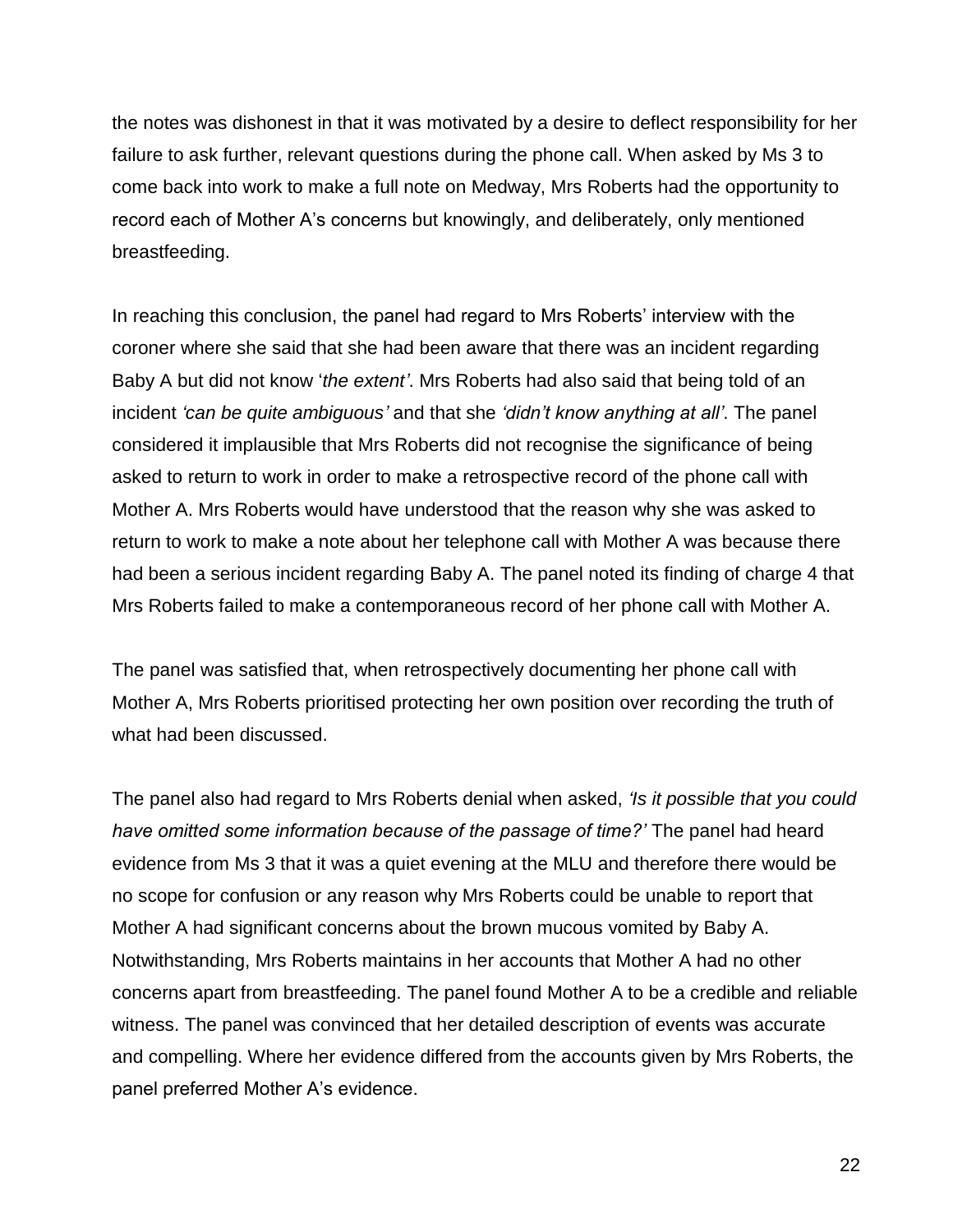The panel considered whether Mrs Roberts state of knowledge or belief as to the facts as set out above would, objectively, be regarded as dishonest according to the standards of ordinary, decent people. The panel was satisfied that it would be so regarded.

In light of all of the reasons above, the panel finds that, on the balance of probabilities, Mrs Roberts' actions in 5a), 5b) and 5c) amounted to dishonesty. As such, it finds charge 6 proved.

## **Fitness to practise**

Having reached its determination on the facts of this case, the panel then moved on to consider, whether the facts found proved amount to misconduct and, if so, whether the fitness to practise of Mrs Roberts is currently impaired. There is no statutory definition of fitness to practise. However, the NMC has defined fitness to practise as a registrant's suitability to remain on the register unrestricted.

The panel, in reaching its decision, has recognised its statutory duty to protect the public and maintain public confidence in the profession. Further, it bore in mind that there is no burden or standard of proof at this stage and it has therefore exercised its own professional judgement.

The panel adopted a two-stage process in its consideration. First, the panel must determine whether the facts found proved amount to misconduct. Secondly, only if the facts found proved amount to misconduct, the panel must decide whether, in all the circumstances, Mrs Roberts' fitness to practise is currently impaired as a result of that misconduct.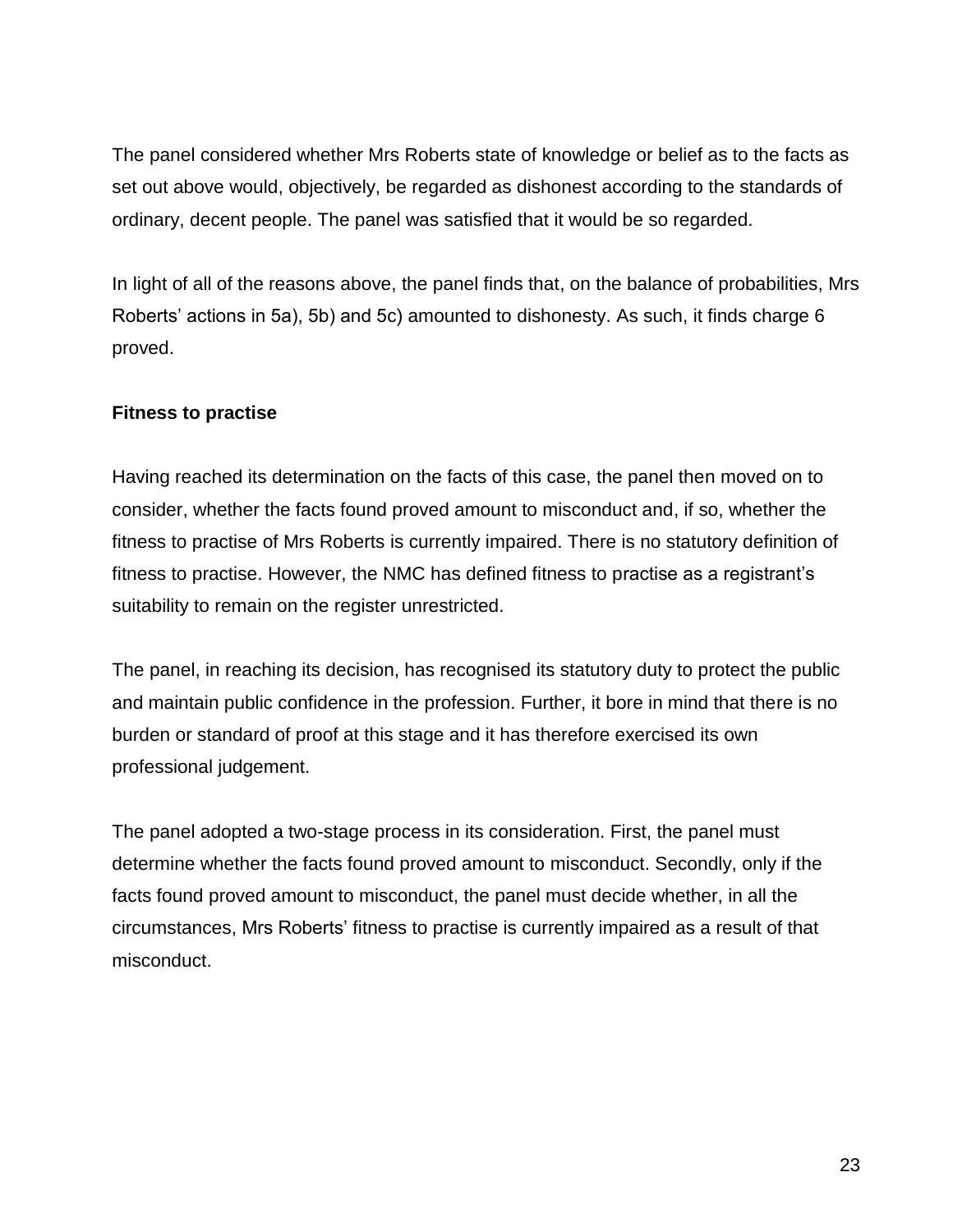### **Submissions on misconduct**

In coming to its decision, the panel had regard to the case of *Roylance v General Medical Council (No. 2)* [2000] 1 AC 311 which defines misconduct as a *'word of general effect, involving some act or omission which falls short of what would be proper in the circumstances.'*

Ms Norman informed the panel that Mrs Roberts was not in attendance today, neither was she represented. Mrs Roberts has not engaged with the NMC process and did not attend the earlier hearing or give evidence. As such, Ms Norman submitted that the panel does not have the benefit of knowing whether she agrees with the findings, and further, is not able to assess the extent of her insight, if any. Ms Norman referred the panel to evidence within the documentation which raises concerns with regard to the level of insight of Mrs Roberts.

Ms Norman invited the panel to take the view that the facts found proved amount to misconduct. Ms Norman reminded the panel of the key issues in this matter:

- (a) a failure by Mrs Roberts to listen to Mother A when she called and was worried about the brown mucus which Baby A had vomited;
- (b) a failure by Mrs Roberts to carry out a comprehensive triage assessment which would have revealed how seriously ill Baby A was;
- (c) a failure to refer to guidelines which should have been in mind as a reference point while responding to Mother A;
- (d) subsequent to these two issues, a failure to recognise how seriously ill Baby A was and therefore how urgent medical attention was for her;
- (e) failures of contemporaneous record-keeping; and
- (f) on the part of Mrs Roberts, inaccurate and dishonest records.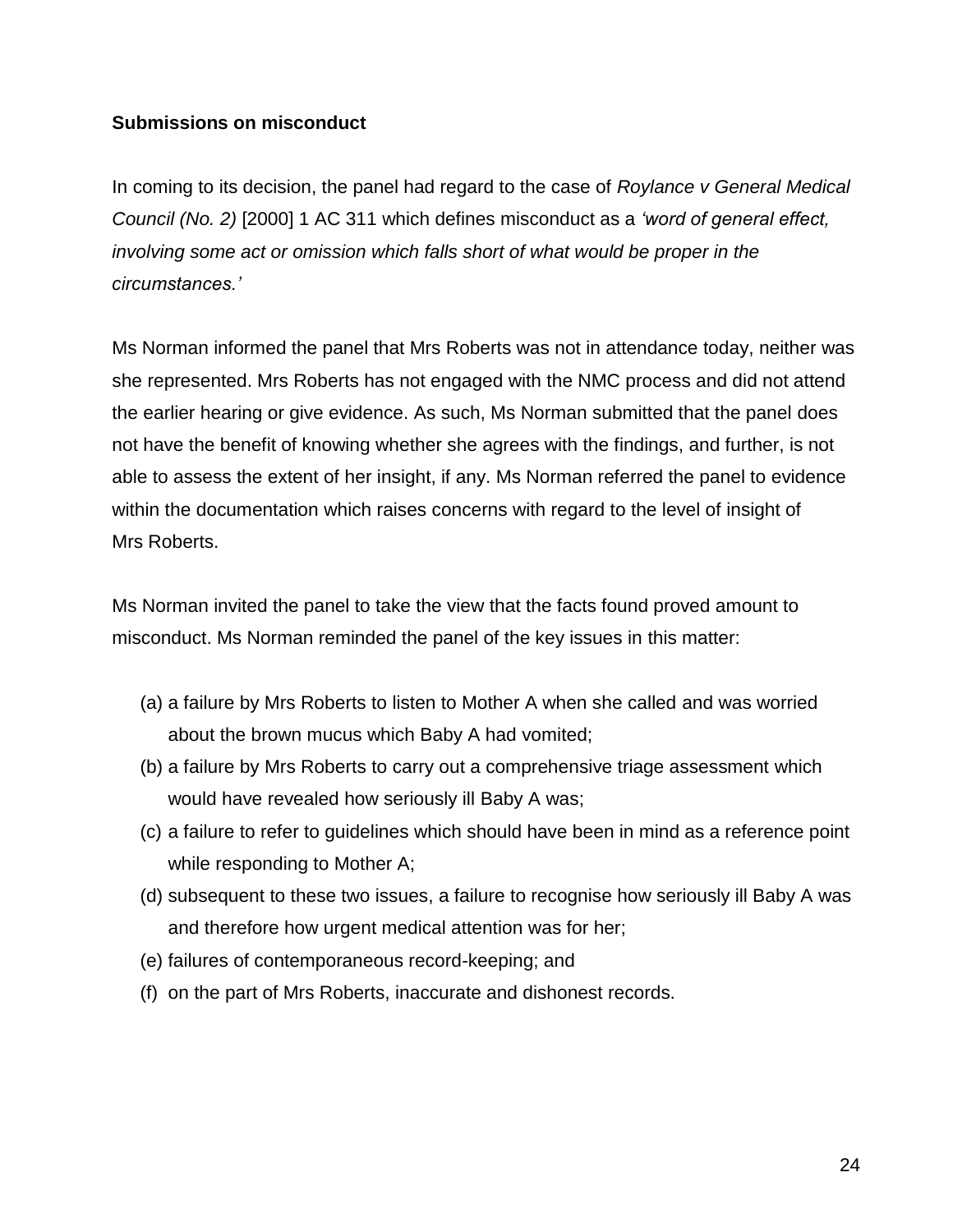Ms Norman submitted that the key issues outlined indicate that the NMC's Code of Conduct is engaged, and in particular:

- (a) Section 2, in respect of not properly listening to how concerned Mother A was when she telephoned;
- (b) Section 6, in respect of not referring to the guidance and the top to toe assessment, or carrying out the full assessment which would have allowed earlier identification of how serious Baby A's condition was;
- (c) Section 8, in respect of not leaving proper records for colleagues;
- (d) Section 10, in respect of contemporaneous record-keeping; and
- (e) Section 20, in respect of Mrs Roberts' dishonesty in making an inaccurate record.

Ms Norman invited the panel to find that the conduct of Mrs Roberts has fallen short of the standards to be expected among midwives and that such a falling short was serious.

### **Submissions on impairment**

Ms Norman moved on to the issue of impairment and addressed the panel on the need to have regard to protecting the public and the wider public interest. This included the need to declare and maintain proper standards and maintain public confidence in the profession and in the NMC as a regulatory body. This included reference to the cases of *Council for Healthcare Regulatory Excellence v (1) Nursing and Midwifery Council (2) and Grant*  [2011] EWHC 927 (Admin)*.*

Ms Norman invited the panel to find that as a consequence of the proven misconduct of Mrs Roberts, her fitness to practise is impaired.

Ms Norman outlined the relevant law in this matter. She reminded the panel of the four reasons given by Dame Janet Smith in the Fifth Shipman Report which enable a decision-maker to conclude that a registrant's fitness to practise was impaired: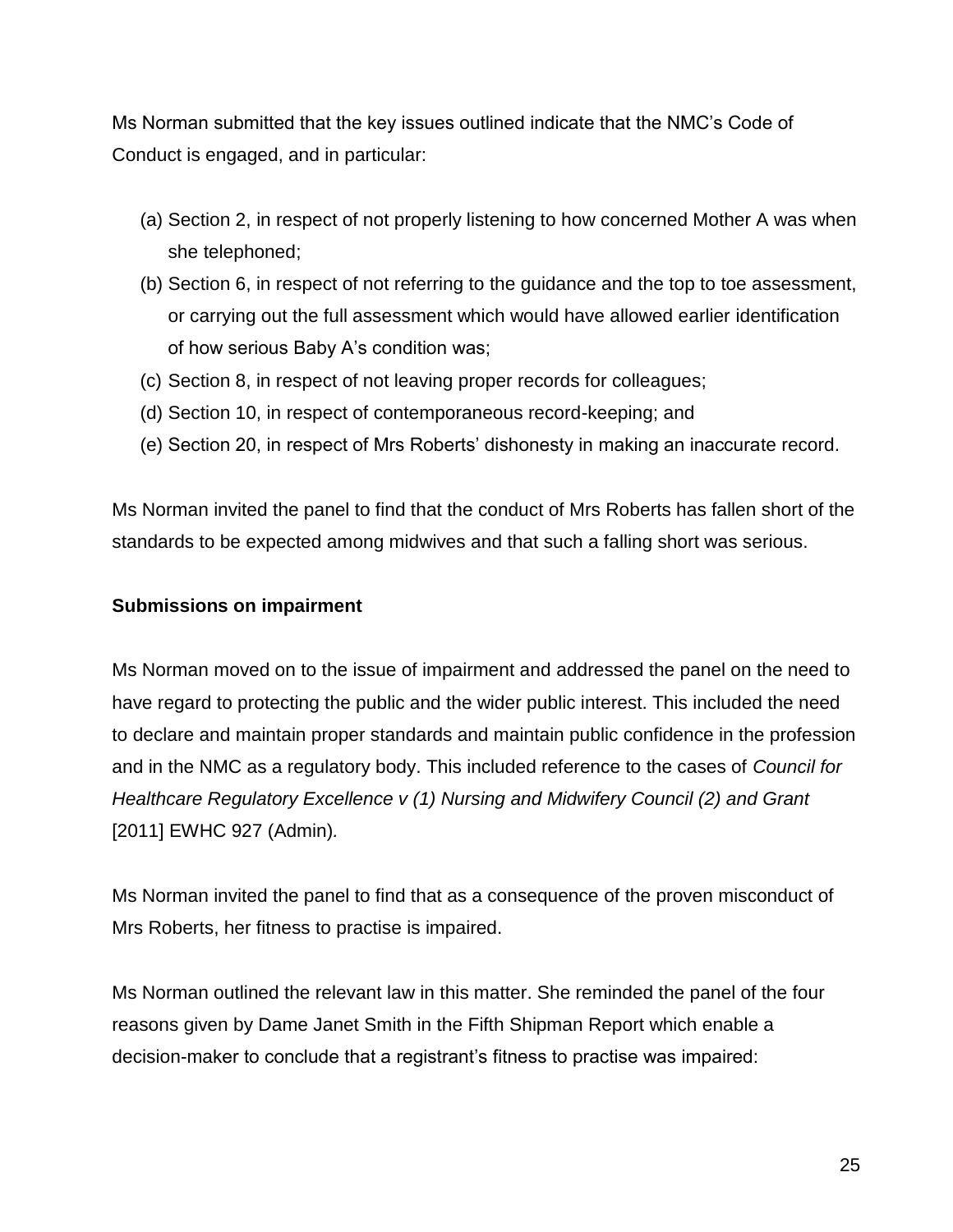- (a) that the practitioner presented a risk to patients;
- (b) that the practitioner had brought the profession into disrepute;
- (c) that the practitioner had breached one of the fundamental tenets of the profession;
- (d) that the practitioner's integrity could not be relied upon.

Ms Norman noted that an assessment of the fitness to practise of Mrs Roberts must be judged not by past matters alone, although these may reasonably inform the panel's assessment of future risk, but by reference to how the practitioner is likely to behave or perform in the future, as per *Zygmunt v GMC* [2008] EWHC 2643 (Admin).

Ms Norman submitted that Mrs Roberts did not attend the hearing at the facts stage and did not give evidence. She further noted the lack of engagement by Mrs Roberts prior to this. She therefore submitted that it is not possible to establish whether Mrs Roberts has insight into her failings.

Ms Norman submitted that the following matters arise with regard to an assessment of Mrs Roberts' impairment:

- (a) lack of insight, which means that there is a real risk of repetition;
- (b) attitudinal failings, which can be difficult to remediate and this is particularly so in respect of Mrs Roberts dishonesty;
- (c) breadth of charges found proved: this is not a case in which there is a narrow or singular point of failure but rather a spectrum of failings, each of which presents a risk to the public if repeated; and
- (d) risk to the reputation of the profession, particularly in respect of Mrs Roberts' dishonesty.

In concluding, Ms Norman invited the panel to find that the fitness to practise of Mrs Roberts is currently impaired. She submitted that Mrs Roberts is unable to safely return to practise unrestricted at this stage as her level of insight is unknown and secondly, due to her attitudinal failings related to her dishonesty and absence of any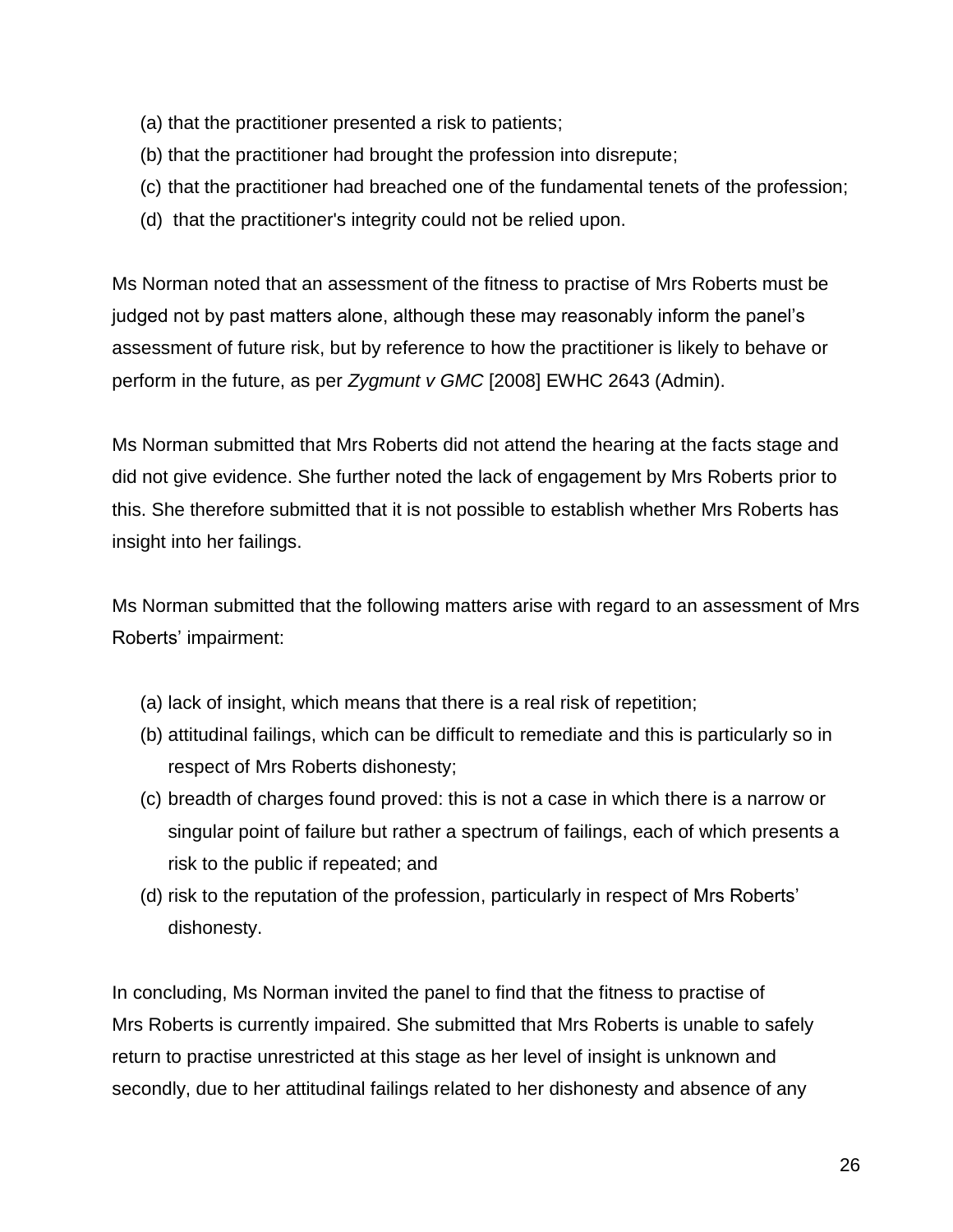information with regard to remediation. Thirdly, Ms Norman noted that the failings identified span a number of clinical issues, and this is not a case where there is only one discrete or narrow area of concern.

The panel accepted the advice of the legal assessor which included reference to a number of relevant judgments. These included: *Roylance v General Medical Council* (No 2) [2000] 1 A.C. 311, *Grant* (above) and *Cohen v GMC* [2007] EWHC (Admin)*.*

## **Decision and reasons on misconduct**

When determining whether the facts found proved amount to misconduct, the panel had regard to the terms of the Code.

The panel was of the view that your actions did fall significantly short of the standards expected of a registered nurse or a registered midwife, and that your actions amounted to a breach of the Code. Specifically:

*1. Treat people as individuals and uphold their dignity*

 *To achieve this, you must:*

*1.2 make sure you deliver the fundamentals of care effectively*

*1.4 make sure that any treatment, assistance or care for which you are responsible is delivered without undue delay.*

*2. Listen to people and respond to their preferences and concerns To achieve this, you must:*

*2.1 work in partnership with people to make sure you deliver care effectively*

*2.2 recognise and respect the contribution that people can make to their own health and wellbeing*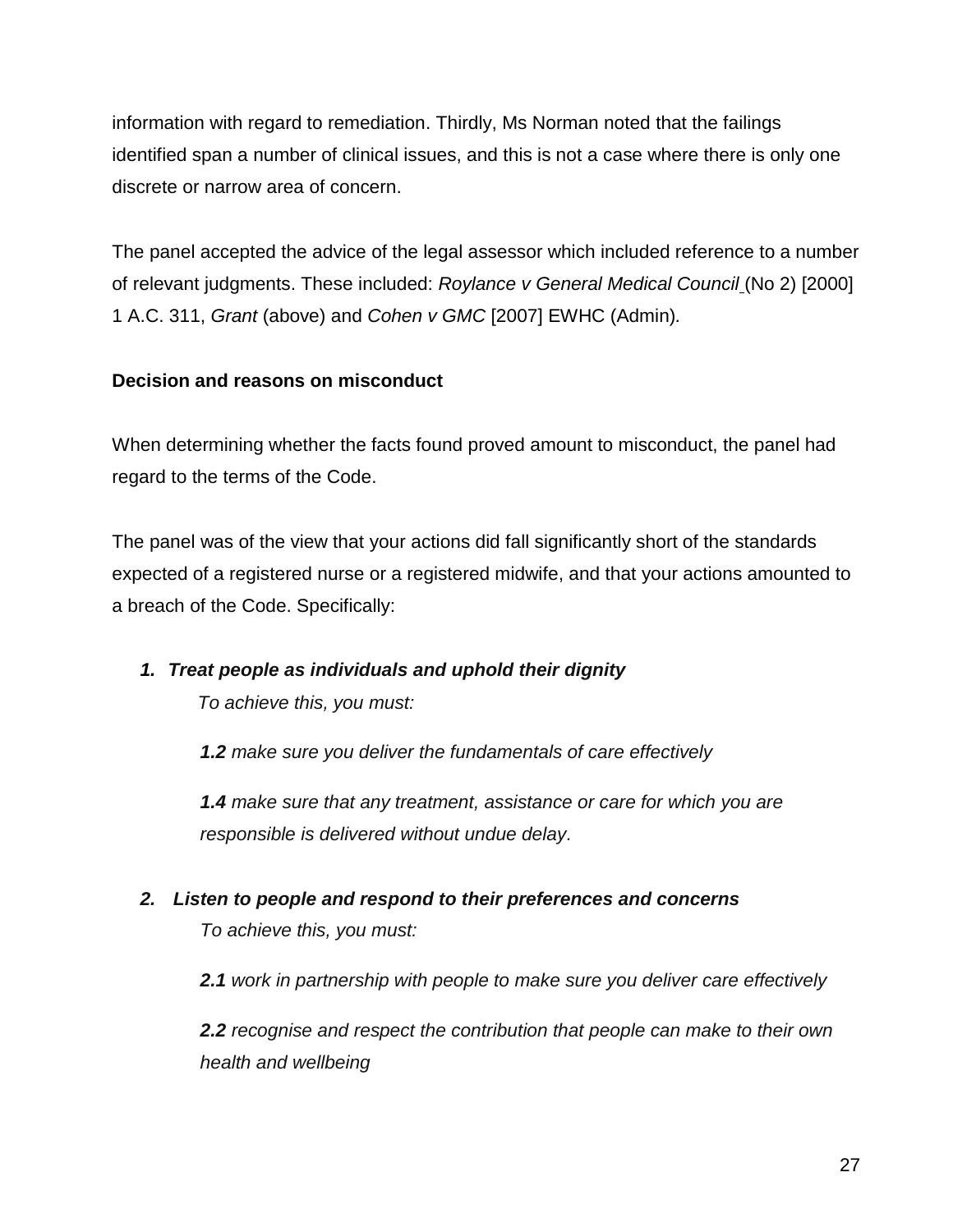*2.6 recognise when people are anxious or in distress and respond compassionately and politely*

# *3. Make sure that people's physical, social and psychological needs are assessed and responded to*

*To achieve this, you must:*

*3.1 pay special attention to promoting wellbeing, preventing ill health and meeting the changing health and care needs of people during all life stages*

## *6.* **Always practise in line with the best available evidence**

*To achieve this, you must:*

*6.1 make sure that any information or advice given is evidence-based, including information relating to using any health and care products or services*

*6.2 maintain the knowledge and skills you need for safe and effective practice*

### *7. Communicate clearly*

*To achieve this, you must:*

*7.4 check people's understanding from time to time to keep misunderstanding or mistakes to a minimum*

### *8. Work cooperatively*

*To achieve this, you must:*

*8.2 maintain effective communication with colleagues*

*8.5 work with colleagues to preserve the safety of those receiving care*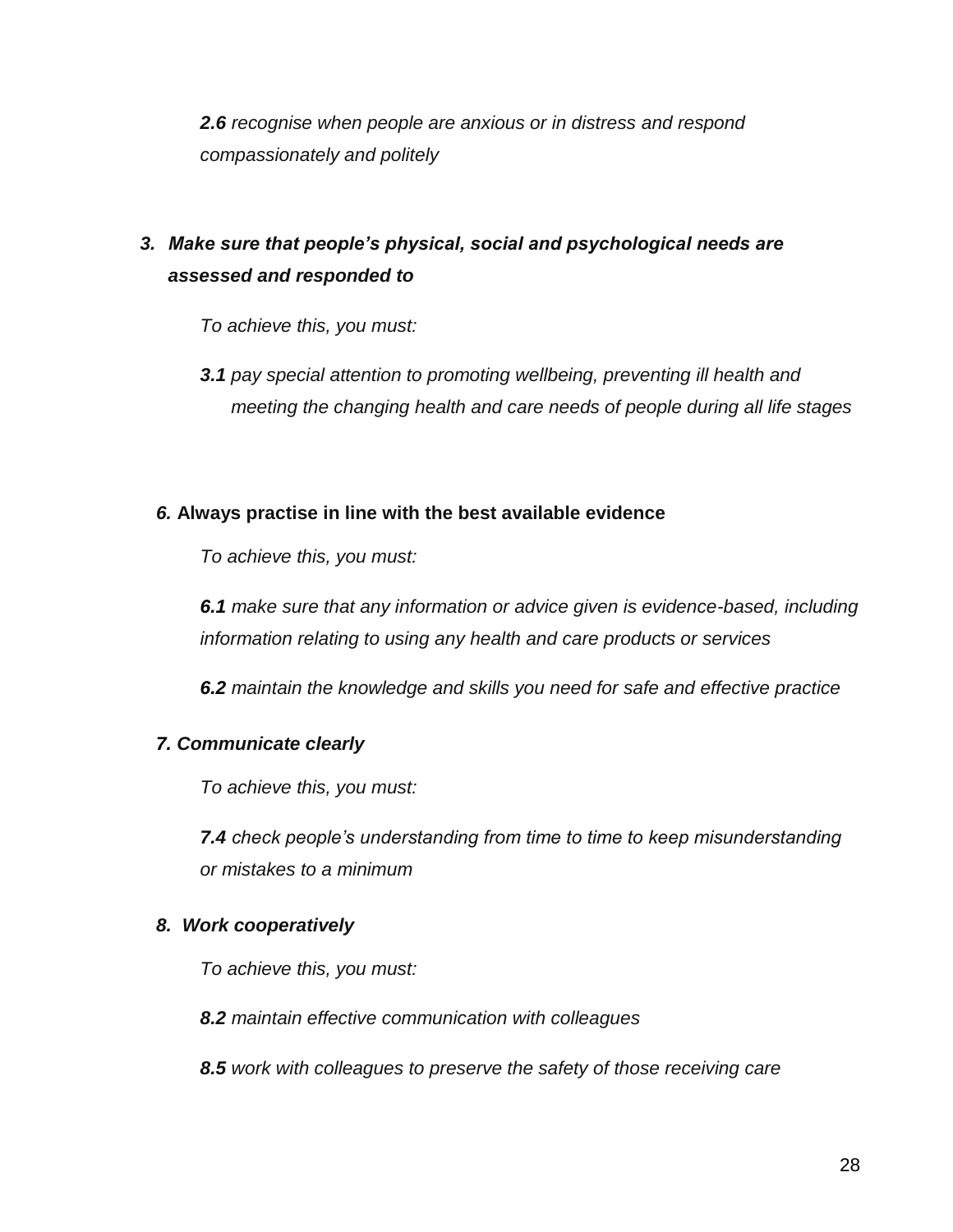*8.6 share information to identify and reduce risk*

### *10 Keep clear and accurate records relevant to your practice*

*To achieve this, you must:*

*10.1 complete all records at the time or as soon as possible after an event, recording if the notes are written some time after the event*

*10.3 complete all records accurately and without any falsification…*

## *14 Be open and candid with all service users about all aspects of care and treatment, including when any mistakes or harm have taken place*

*To achieve this, you must:*

*14.1 act immediately to put right the situation if someone has suffered actual harm for any reason or an incident has happened which had the potential for harm*

*14.3 document all these events formally and take further action (escalate) if appropriate so they can be dealt with quickly*

*The professional duty of candour is about openness and honesty when things go wrong. "Every healthcare professional must be open and honest with patients when something goes wrong with their treatment or care which causes, or has the potential to cause, harm or distress." Joint statement from the Chief Executives of statutory regulators of healthcare professionals.*

### *20 Uphold the reputation of your profession at all times*

*To achieve this, you must:*

*20.1 keep to and uphold the standards and values set out in the Code*

*20.2 act with honesty and integrity at all times, treating people fairly and without discrimination, bullying or harassment*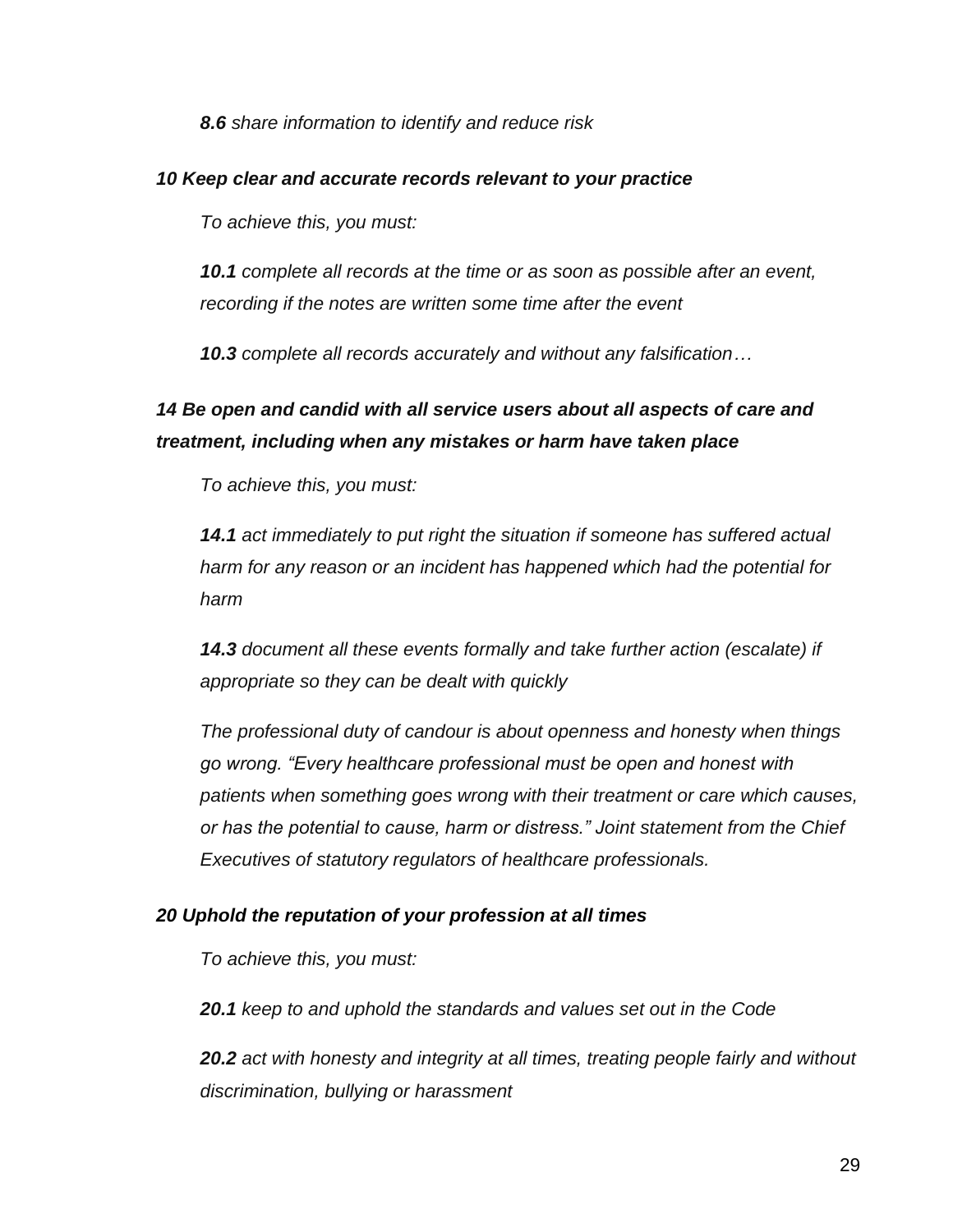*20.8 act as a role model of professional behaviour for students and newly qualified nurses, midwives and nursing associates to aspire to*

The panel appreciated that breaches of the Code do not automatically result in a finding of misconduct.

The panel determined Charge 1 amounts to misconduct. In reaching this conclusion, the panel was of the view that this charge and the constituent sub-charges found proven, are serious. The panel was of the view that failure to undertake a proper triage assessment of Baby A and failure to escalate this concern appropriately did amount to serious misconduct.

The panel determined Charge 2 amounts to misconduct. The panel was of the view that Mrs Roberts' failure to recognise a medical emergency goes to the core of patient safety and does amount to misconduct. The panel considered that this failure relates to fundamental nursing and midwifery skills. The panel further considered that the context of a 2.30am call to the maternity led unit from a concerned, experienced mother ought to have prompted a proper and thorough triage assessment. The panel was mindful of midwives' overarching responsibility to triage appropriately.

The panel noted the view of the coroner in relation to the outcome for Baby A, but also acknowledged the wider impact upon the parents of Baby A and others. In particular, the panel was mindful of the experience of Baby A and her parents in her final moments and the impact of her mother witnessing the absence of her daughter's breathing, her father having to perform CPR, an air-ambulance arriving and police having to inspect the suitability of the family home of the parents of Baby A. Considering these factors together, the panel was of the view that this was sufficiently serious to amount to misconduct.

The panel determined that Charge 3 amounts to misconduct. The panel was of the view that this was a failure which related to appropriate escalation and was sufficiently serious to amount to misconduct.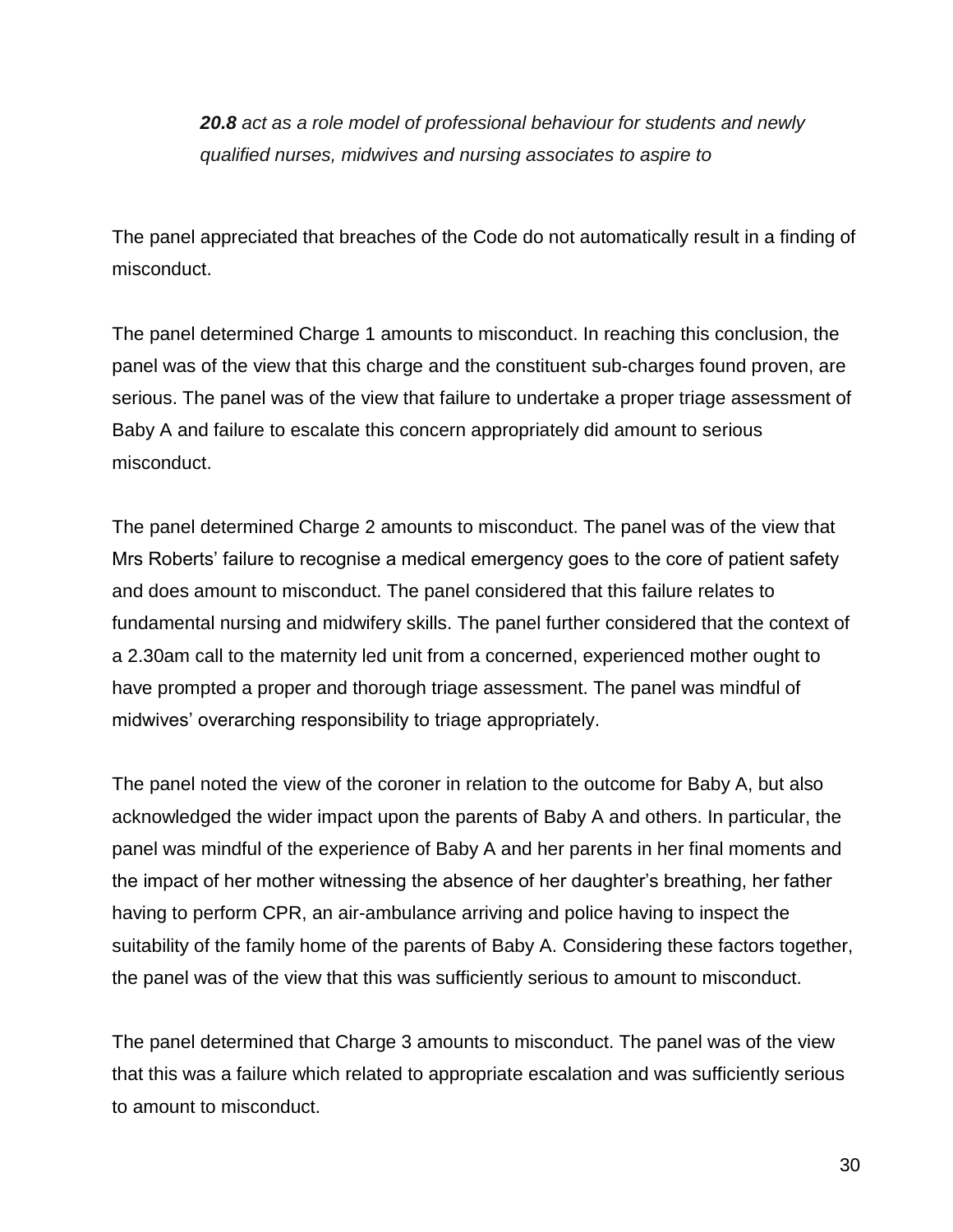The panel determined that Charge 4 amounts to misconduct. The panel was of the view that documentation is a fundamental nursing skill which is also reflected in the Code. It noted the responsibility of midwives to contemporaneously record clinical information, or to do so within a reasonable period of time. The panel was of the view that failure to document important information relayed by the Parents of Baby A was serious and amounted to misconduct.

The panel determined that Charge 5 amounts to misconduct. The panel was of the view that the inaccurate content of this subsequent record, made some time after the incident, was a serious departure from the standards expected of a midwife and therefore amounted to misconduct. The panel was mindful that accurate record-keeping is a fundamental nursing and midwifery skill. It was of the view that inaccurate record-keeping, including the effective falsification of records, presents a danger to patients and colleagues.

The panel determined that Charge 6 was sufficiently serious to amount to misconduct. The panel determined that Mrs Roberts was aware that something serious had happened to Baby A when she was called in later from home to make an entry in the medical record. The panel was of the view that the only plausible motive for Mrs Roberts making an inaccurate record of her telephone call with Mother A was to protect herself from disciplinary action. The panel determined that this dishonesty would be regarded as deplorable by fellow practitioners.

The panel did consider the context of the organisation that Mrs Roberts was working in. It was clear from the evidence submitted to the panel that the Trust had a number of shortcomings in leadership, management of policies and procedures, communication, and record systems. However, the panel determined that Mrs Roberts' failures were in basic midwifery practice and were not attributable to systemic problems in the organisation.

In concluding, the panel found that the actions of Mrs Roberts did fall seriously short of the conduct and standards expected of a midwife and amounted to misconduct.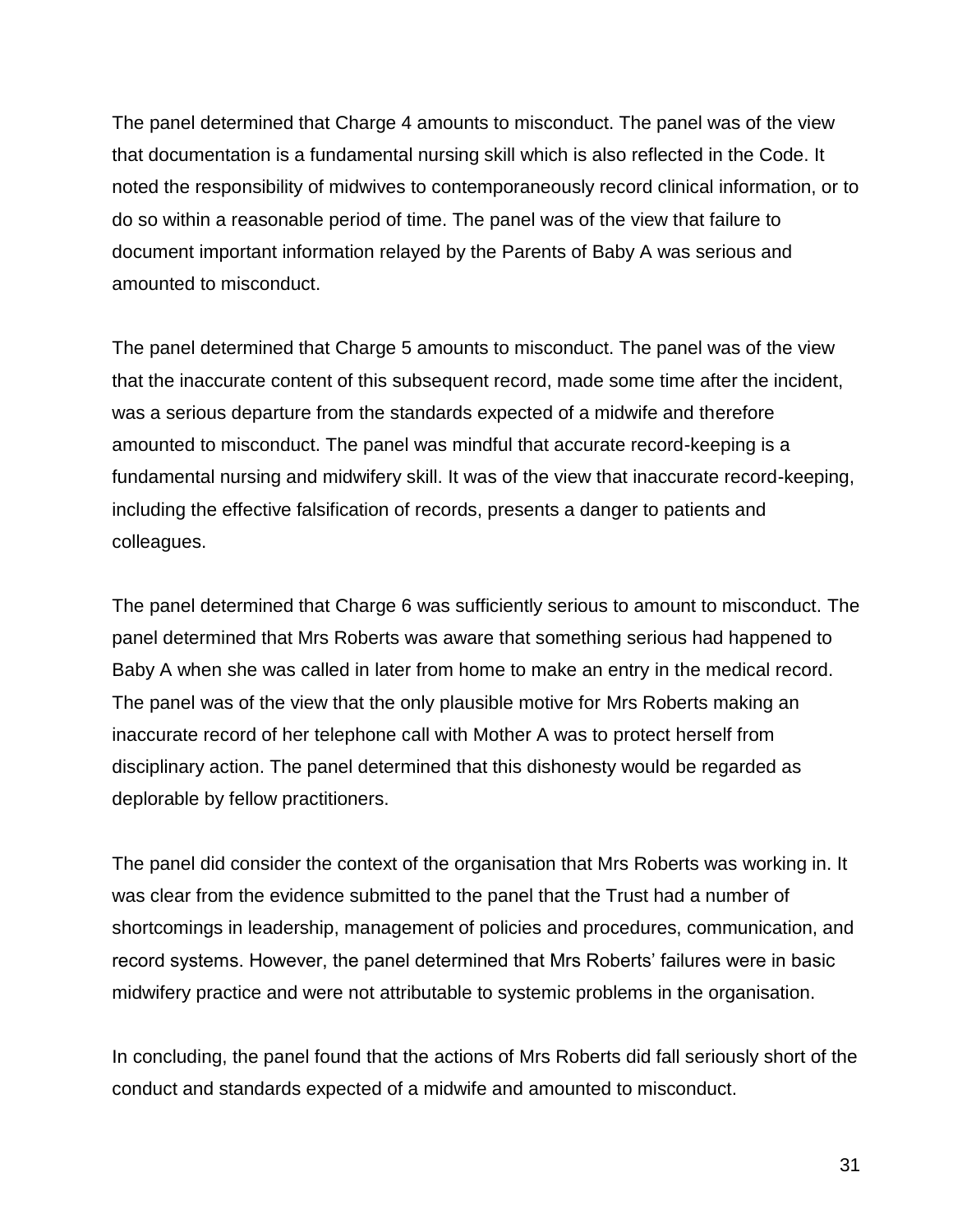### **Decision and reasons on impairment**

The panel next went on to decide if as a result of the misconduct, Mrs Roberts' fitness to practise is currently impaired.

Nurses occupy a position of privilege and trust in society and are expected at all times to be professional. Patients and their families must be able to trust nurses with their lives and the lives of their loved ones. To justify that trust, they must make sure that their conduct at all times justifies both their patients' and the public's trust in the profession.

In this regard the panel considered the judgment of Mrs Justice Cox in the case of *CHRE v NMC and Grant* in reaching its decision. In paragraph 74, she said:

*'In determining whether a practitioner's fitness to practise is impaired by reason of misconduct, the relevant panel should generally consider not only whether the practitioner continues to present a risk to members of the public in his or her current role, but also whether the need to uphold proper professional standards and public confidence in the profession would be undermined if a finding of impairment were not made in the particular circumstances.'*

In paragraph 76, Mrs Justice Cox referred to Dame Janet Smith's "test" which reads as follows:

*'Do our findings of fact in respect of the doctor's misconduct, deficient professional performance, adverse health, conviction, caution or determination show that his/her fitness to practise is impaired in the sense that s/he:*

*a) has in the past acted and/or is liable in the future to act so as to put a patient or patients at unwarranted risk of harm; and/or*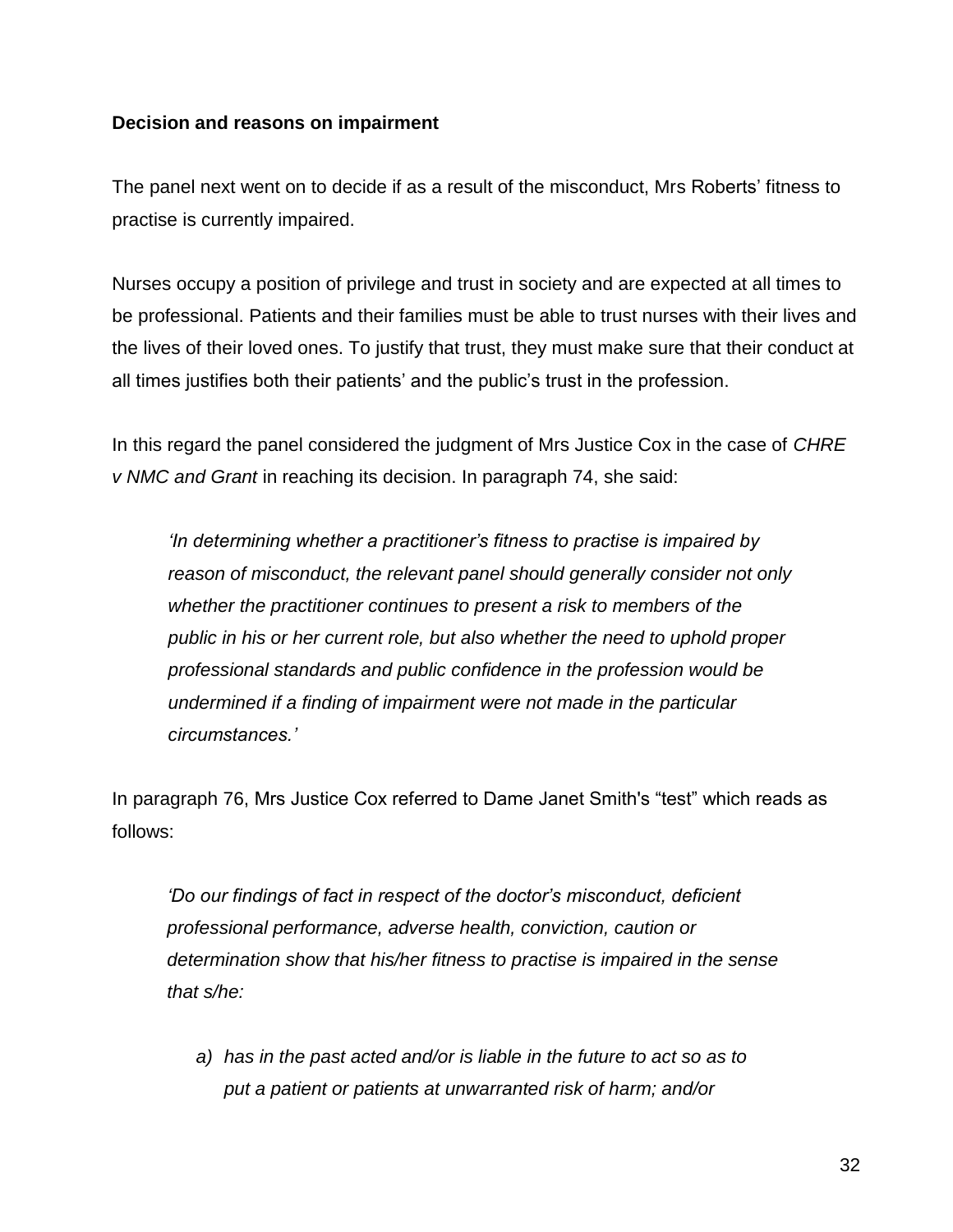- *b) has in the past brought and/or is liable in the future to bring the medical profession into disrepute; and/or*
- *c) has in the past breached and/or is liable in the future to breach one of the fundamental tenets of the medical profession; and/or*
- *d) has in the past acted dishonestly and/or is liable to act dishonestly in the future.'*

The panel finds that all four limbs of the test are engaged by the circumstances of this case. The panel noted that Mrs Roberts' has not engaged with the NMC nor attended any hearings, and as such, the panel has no information to suggest that Mrs Roberts has undertaken any reflection, felt any remorse, undertaken remediation to strengthen her practise, considered the impact upon the Parents of Baby A, nor developed any insight.

Given the absence of any information from Mrs Roberts, the panel determined that she is liable to repeat matters of the kind found proved. The panel considered that Charges  $1 - 4$ are remediable. It further considered that Charges 5 – 6 are remediable, but acknowledged the apparent difficulty in doing so as these charges relate to deliberate acts involving attitudinal concerns and dishonesty. With regard to remediation by way of further learning or training that Mrs Roberts may have undertaken, the only information before the panel is contained in a supplementary statement dated 10 February 2017 to the coroner, in which Mrs Roberts stated

'*As an individual, I have enhanced my practice by reading the patient information leaflet to make myself aware of what information parents are given and expect of us as a midwifery service*'.

In the absence of any updated information from Mrs Roberts, the panel considered this to be a very early stage of remediation.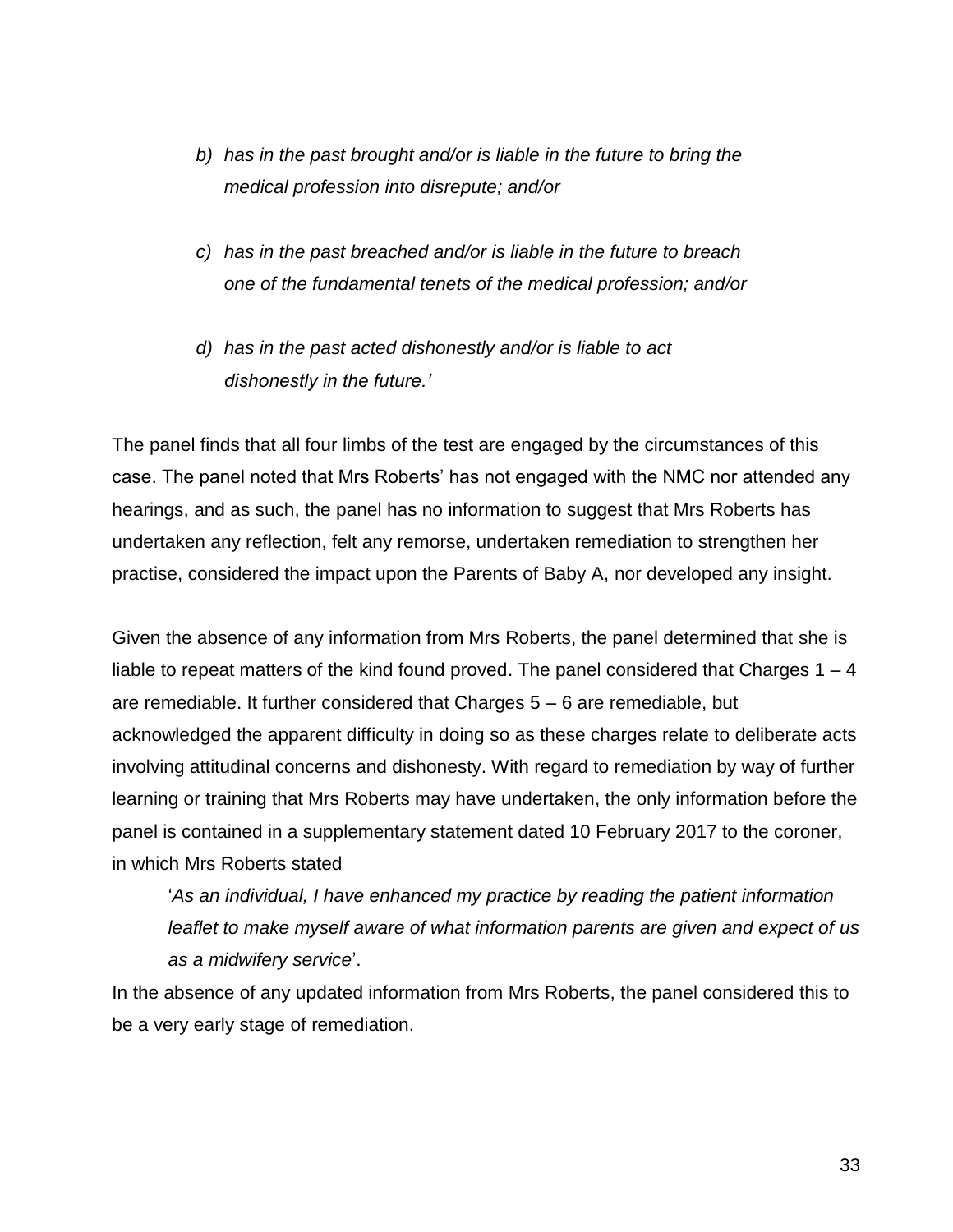The panel therefore decided that a finding of impairment is necessary on the grounds of public protection.

The panel bore in mind that the overarching objectives of the NMC; to protect, promote and maintain the health, safety, and well-being of the public and patients, and to uphold and protect the wider public interest. This includes promoting and maintaining public confidence in the nursing and midwifery professions and upholding the proper professional standards for members of those professions.

In addition, the panel concluded that public confidence in the profession would be undermined if a finding of impairment was not made in this case and therefore also finds Mrs Roberts' fitness to practise impaired on the grounds of public interest.

Having regard to all of the above, the panel is satisfied that Mrs Roberts' fitness to practise is currently impaired.

## **Sanction**

The panel has considered this case very carefully and has decided to make a striking-off order. The effect of this order is that Mrs Roberts' entry on the NMC register will show that she is subject to a striking-off order and anyone who enquires about her registration will be informed of this order.

## **Submissions on sanction**

Ms Norman reminded the panel that any sanction imposed must be proportionate and not go further than it needs to protect the public and the public interest.

Ms Norman submitted that it is difficult to identify aggravating and mitigating features of this case as Mrs Roberts has not engaged with the NMC and there is an absence of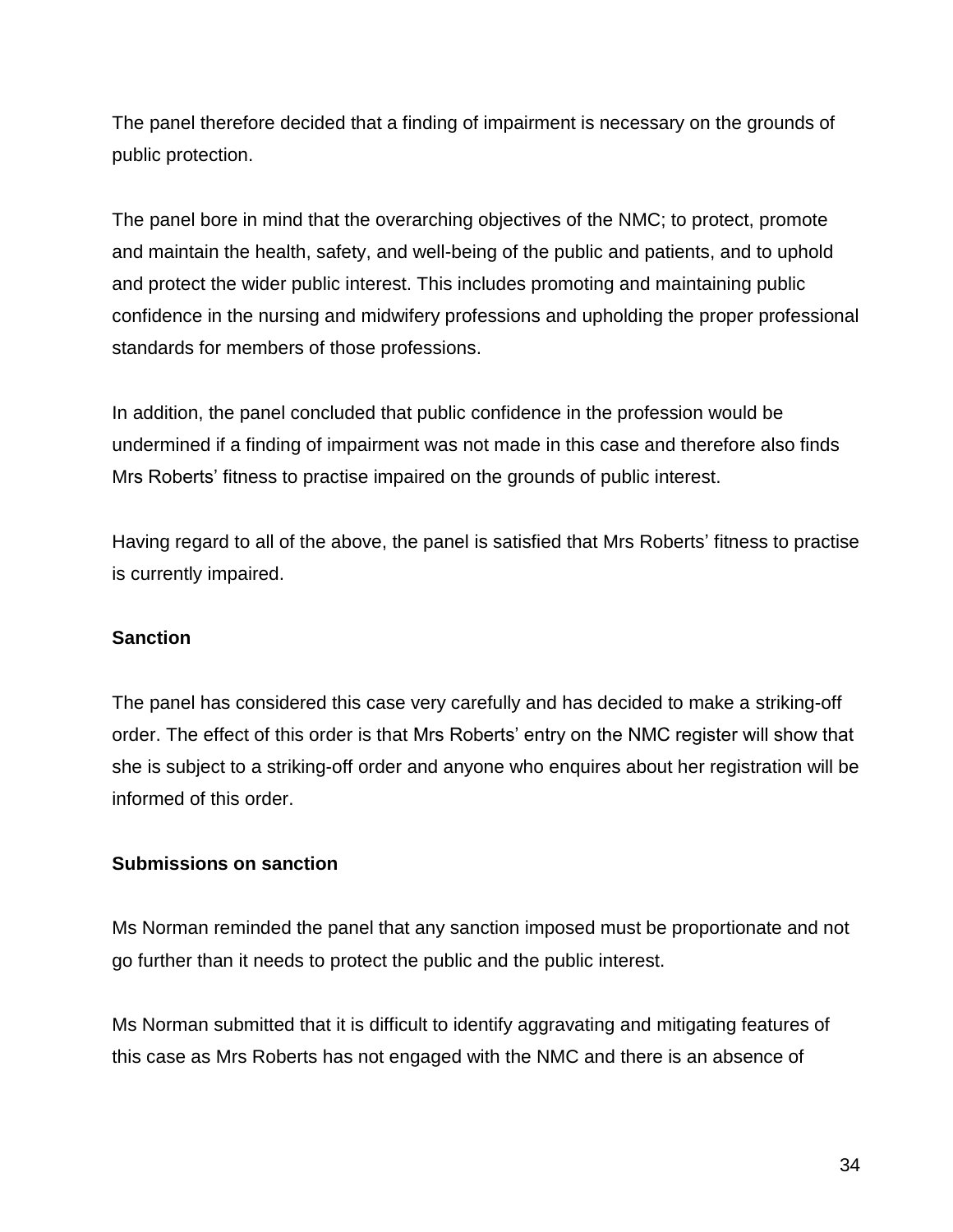information from her. Notwithstanding this difficulty, Ms Norman submitted that the following are aggravating features of this case:

- a lack of insight; and
- conduct that puts patients at risk of suffering harm not only with regard to her dishonesty, but also a lack of proper record-keeping and a failure to conduct an assessment in the circumstances identified.

Ms Norman submitted that it is not possible to identify any mitigating factors due to the non-engagement of Mrs Roberts. As such, there is no evidence of insight or understanding, nor is there any evidence of personal mitigation.

Ms Norman addressed the panel on dishonesty. She highlighted the element of dishonesty that exists in this case, specifically, the finding of the incomplete note for the purpose of deflecting or avoiding any disciplinary procedure and avoiding any investigation into her own misconduct. She submitted that this amounted to a more serious type of dishonesty as defined in the NMC Sanctions Guidance (SG): *"The most serious kind of dishonesty is when a nurse, midwife or nursing associate deliberately breaches the professional duty of candour to be open and honest when things go wrong in someone's care."* Ms Norman submitted that the dishonesty found falls within this category of the SG.

Ms Norman noted that charges 1 – 4 have been found to be remediable, and further noted that it was found that charges 5 and 6 relating to dishonesty would perhaps be more difficult to remediate as they are attitudinal in nature. Ms Norman submitted that the NMC bid is a striking-off order on the basis that a proven charge of dishonesty in the absence of any mitigating factors was not compatible with ongoing registration.

The panel accepted the advice of the legal assessor.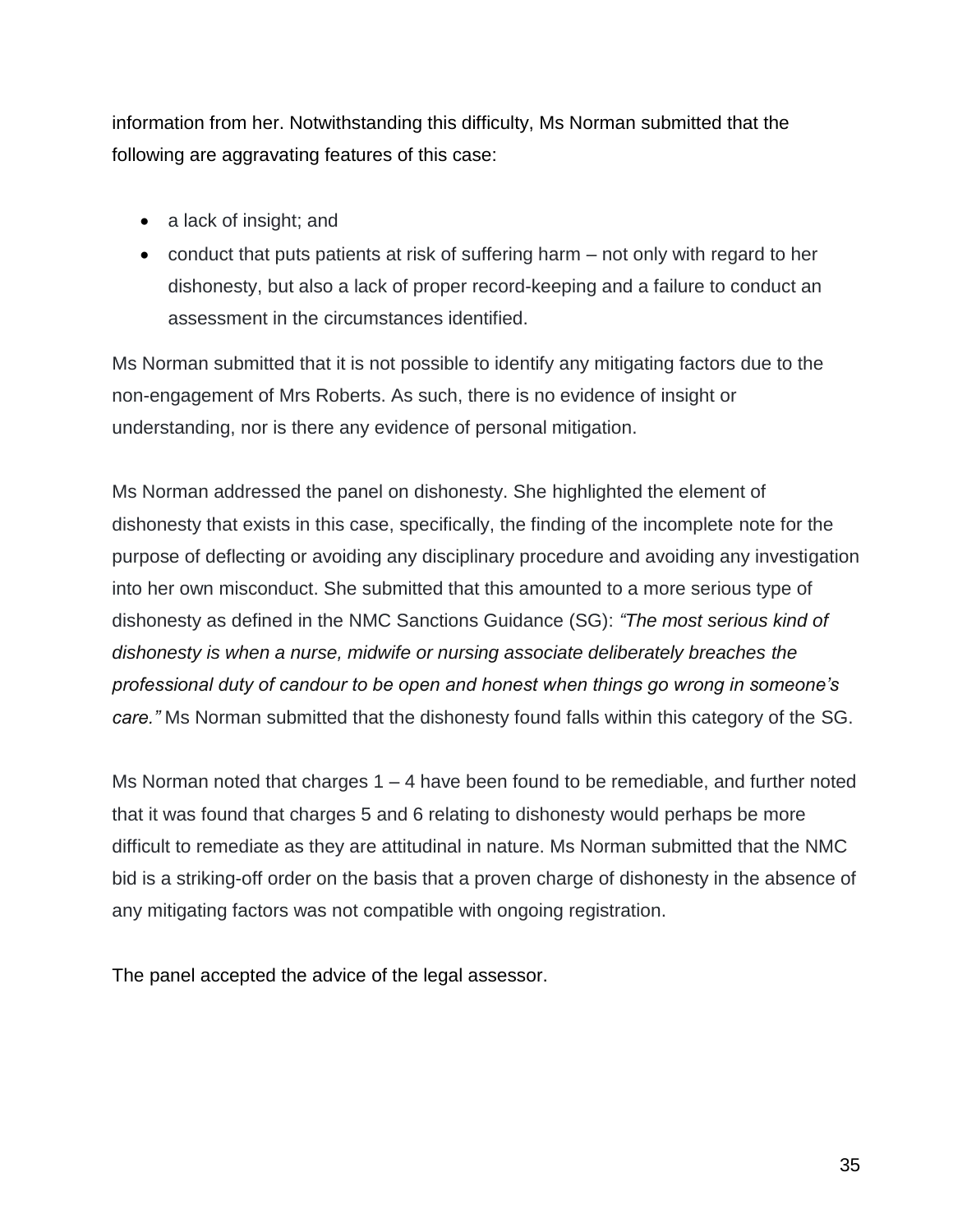### **Decision and reasons on sanction**

Having found Mrs Roberts' fitness to practise currently impaired, the panel went on to consider what sanction, if any, it should impose in this case. The panel has borne in mind that any sanction imposed must be appropriate and proportionate and, although not intended to be punitive in its effect, may have such consequences. The panel had careful regard to the SG. The decision on sanction is a matter for the panel independently exercising its own judgement.

The panel noted the absence of any engagement of Mrs Roberts with the NMC investigation and the consequent lack of information from her. Based on the available information before it, the panel took into account the following aggravating features:

- serious dishonesty stemming from the falsification of midwifery records to cover up her failings in order to protect herself from disciplinary action;
- potential risk of harm to patients caused by the serious dishonesty;
- potential risk of harm to patients caused by concerns around failures in clinical skills relating to triaging a patient accurately, assessing findings appropriately and accurate record-keeping;
- lack of insight;
- lack of remorse; and
- lack of remediation around identified areas of regulatory concern.

The panel were unable to identify any mitigating factors due to the lack of engagement of Mrs Roberts.

The panel had regard to the dishonesty that has been found proven in this case. The panel were mindful of the potential risk of direct physical harm to the vulnerable patient, Baby A, and the psychological harm to her mother and father. The panel noted that there was an element of personal gain with regard to the dishonesty, in that Mrs Roberts had done so to cover up her own failings and that this was also pre-meditated. The panel also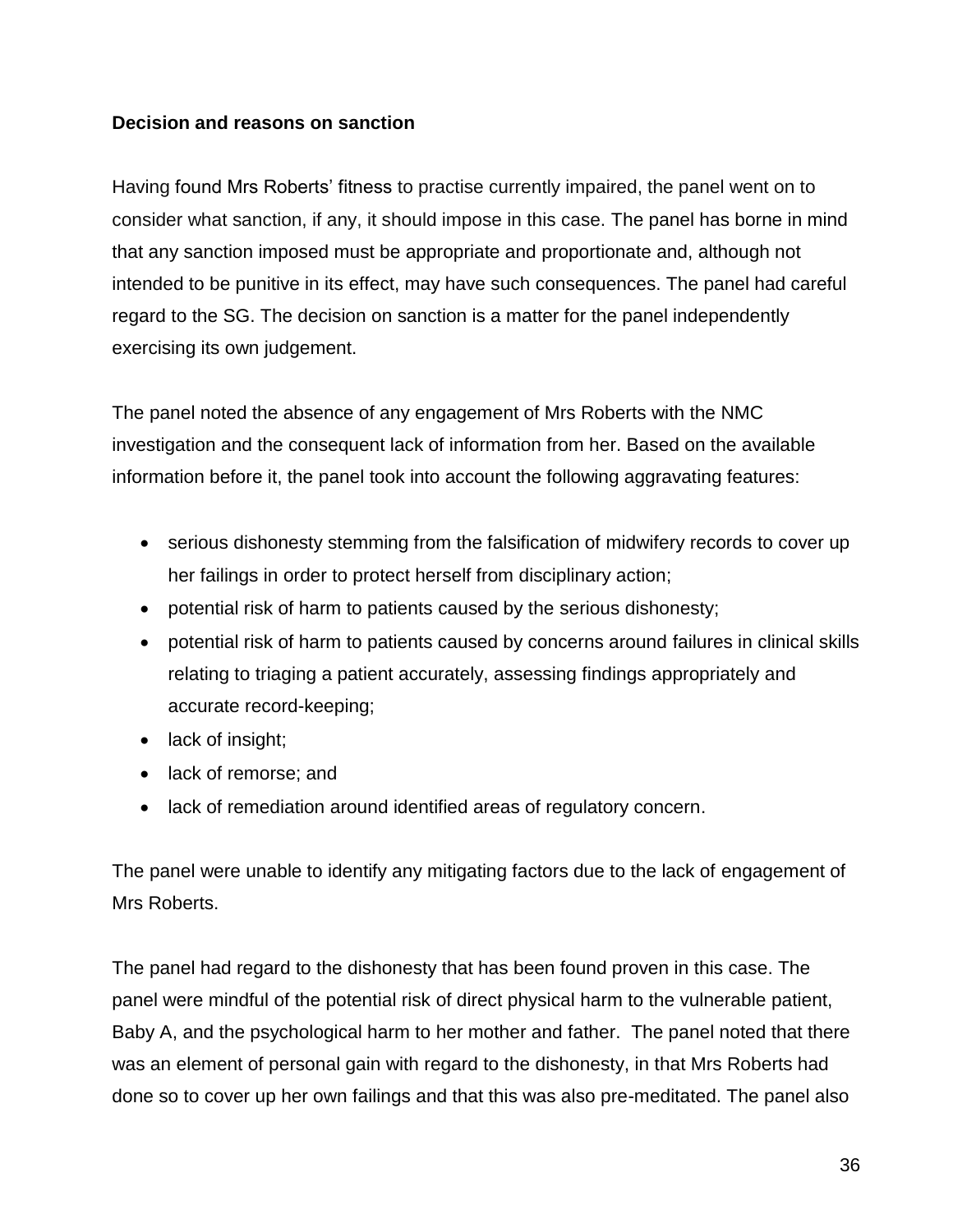noted that the dishonest account was repeated by Mrs Roberts throughout subsequent investigations including the Coroner's Inquest. Mrs Roberts has not engaged with the NMC and so there is no evidence of reflection, remediation, remorse or the development of insight in relation to her dishonesty. As such, the panel determined that the dishonesty in this case was at the high end on the scale of seriousness.

The panel first considered whether to take no action but concluded that this would be inappropriate in view of the seriousness of the case. The panel decided that it would be neither proportionate nor in the public interest to take no further action.

It then considered the imposition of a caution order but again determined that, due to the seriousness of the case, and the public protection issues identified, an order that does not restrict Mrs Roberts' practice would not be appropriate in the circumstances. The SG states that a caution order may be appropriate where *'the case is at the lower end of the spectrum of impaired fitness to practise and the panel wishes to mark that the behaviour was unacceptable and must not happen again.'* The panel considered that Mrs Roberts' misconduct was not at the lower end of the spectrum and that a caution order would be inappropriate in view of the seriousness of the case. The panel decided that it would be neither proportionate nor in the public interest to impose a caution order.

The panel next considered whether placing conditions of practice on Mrs Roberts' registration would be a sufficient and appropriate response. The panel is of the view that conditions of practice are capable of addressing deficiencies in discrete areas of clinical skill, such as record-keeping and triage assessments. However, the panel determined that the dishonest conduct found proven in this case could not be addressed through re-training. The panel is of the view that there are no practical or workable conditions that could be formulated to address the serious dishonesty and attitudinal concerns which stem from the falsified, dishonest note that was placed on Baby A's patient record. With no engagement from Mrs Roberts, the panel could not in any event determine if any conditions imposed would be adhered to. Furthermore, the panel concluded that the placing of conditions on Mrs Roberts' registration would not adequately address the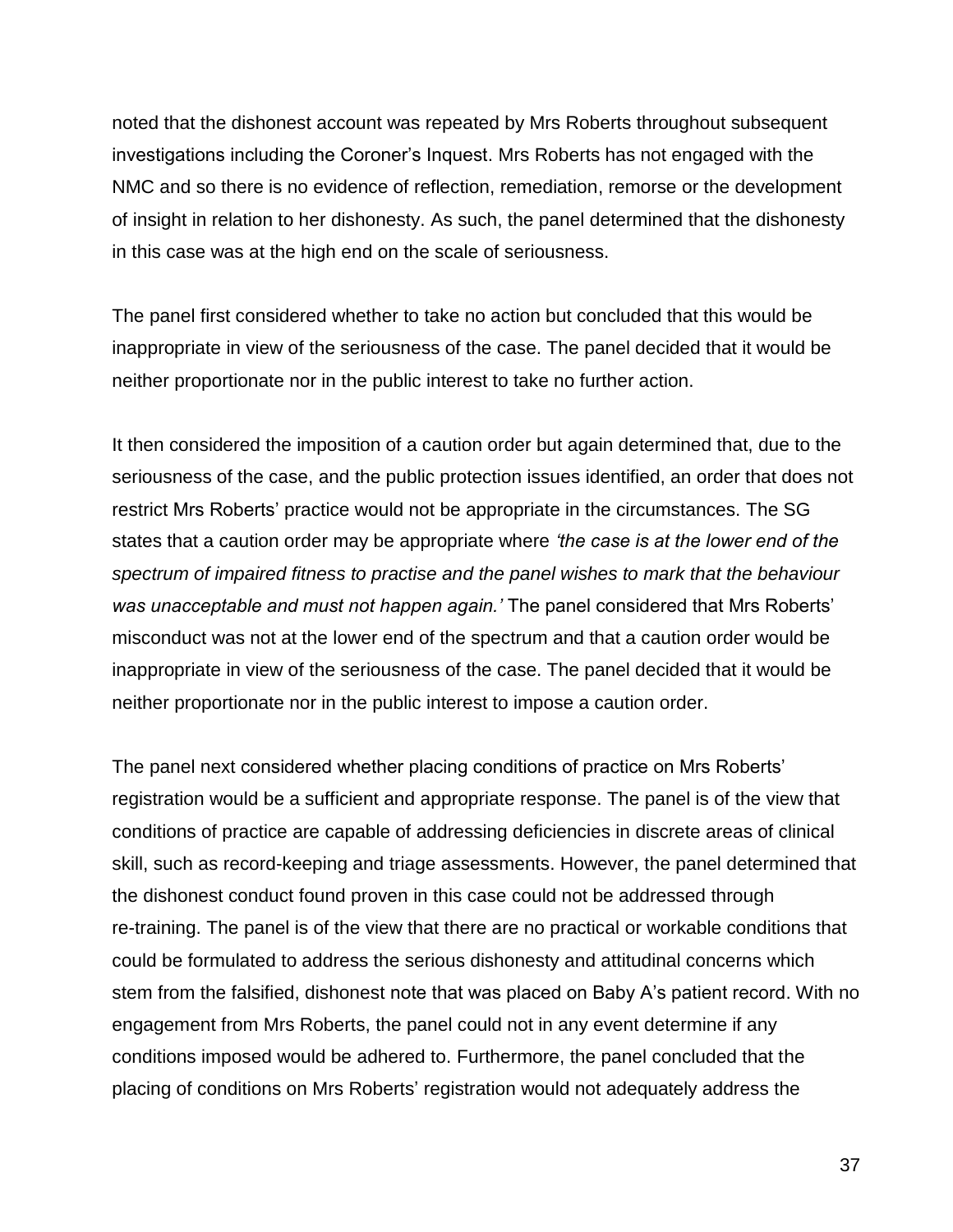seriousness of this case, would not protect the public, nor would it maintain public confidence in the profession.

The panel then went on to consider whether a suspension order would be an appropriate sanction. The SG states that a suspension order may be appropriate where some of the following factors are apparent:

- *A single instance of misconduct but where a lesser sanction is not sufficient;*
- *No evidence of harmful deep-seated personality or attitudinal problems;*
- *No evidence of repetition of behaviour since the incident; and*
- *The Committee is satisfied that the nurse or midwife has insight and does not pose a significant risk of repeating behaviour.*

The conduct, as highlighted by the facts found proved, was a significant departure from the standards expected of a registered midwife. The panel noted that the dishonesty found proven in this case was repeated. Given the seriousness of the matters found proved in this case, the panel was not satisfied that temporary removal from the register would adequately address public protection concerns or maintain public confidence. The panel was mindful that there was no information before it to suggest that Mrs Roberts had taken steps to remediate her clinical practice skills or attitudinal concerns. Whilst a suspension order would protect the public for the duration of the order, there seems little prospect of Mrs Roberts addressing the failings in her practice and attitude in order to return to safe practice at the end of the suspension order.

In this particular case, the panel determined that a suspension order would not be a sufficient, appropriate or proportionate sanction.

Finally, in looking at a striking-off order, the panel took note of the following paragraphs of the SG: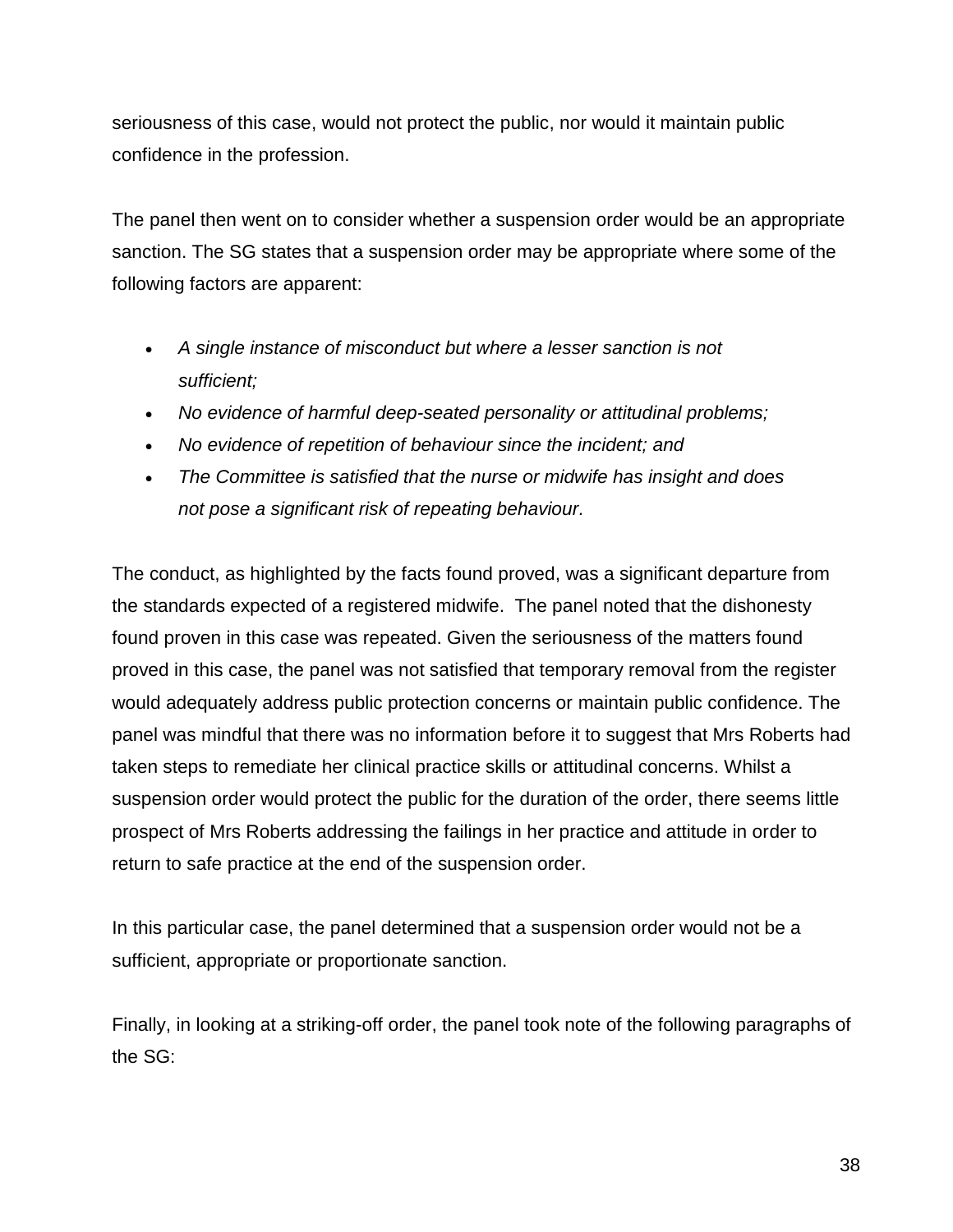- *Do the regulatory concerns about the nurse or midwife raise fundamental questions about their professionalism?*
- *Can public confidence in nurses and midwives be maintained if the nurse or midwife is not removed from the register?*
- *Is striking-off the only sanction which will be sufficient to protect patients, members of the public, or maintain professional standards?*

Mrs Roberts' actions were significant departures from the standards expected of a registered midwife, and are fundamentally incompatible with her remaining on the register. The panel was of the view that the findings in this particular case demonstrate that Mrs Roberts' actions were serious and to allow her to continue practising would undermine public confidence in the profession and in the NMC as a regulatory body.

Balancing all of these factors and after taking into account all the evidence before it during this case, the panel determined that the appropriate and proportionate sanction is that of a striking-off order. Having regard to the effect of Mrs Roberts' actions in bringing the profession into disrepute by adversely affecting the public's view of how a registered midwife should conduct herself, the panel has concluded that nothing short of this would be sufficient in this case.

The panel noted that Mrs Roberts has not engaged with the NMC process. Consequently, the panel have no specific information as to the likely effect of such an order on her. However, whatever impact a striking-off order may have, the panel was satisfied that the public interest outweighs the interests of Mrs Roberts.

The panel considered that this order was necessary to mark the importance of maintaining public confidence in the profession, and to send to the public and the profession a clear message about the standard of behaviour required of a registered midwife.

This will be confirmed to Mrs Roberts' in writing.